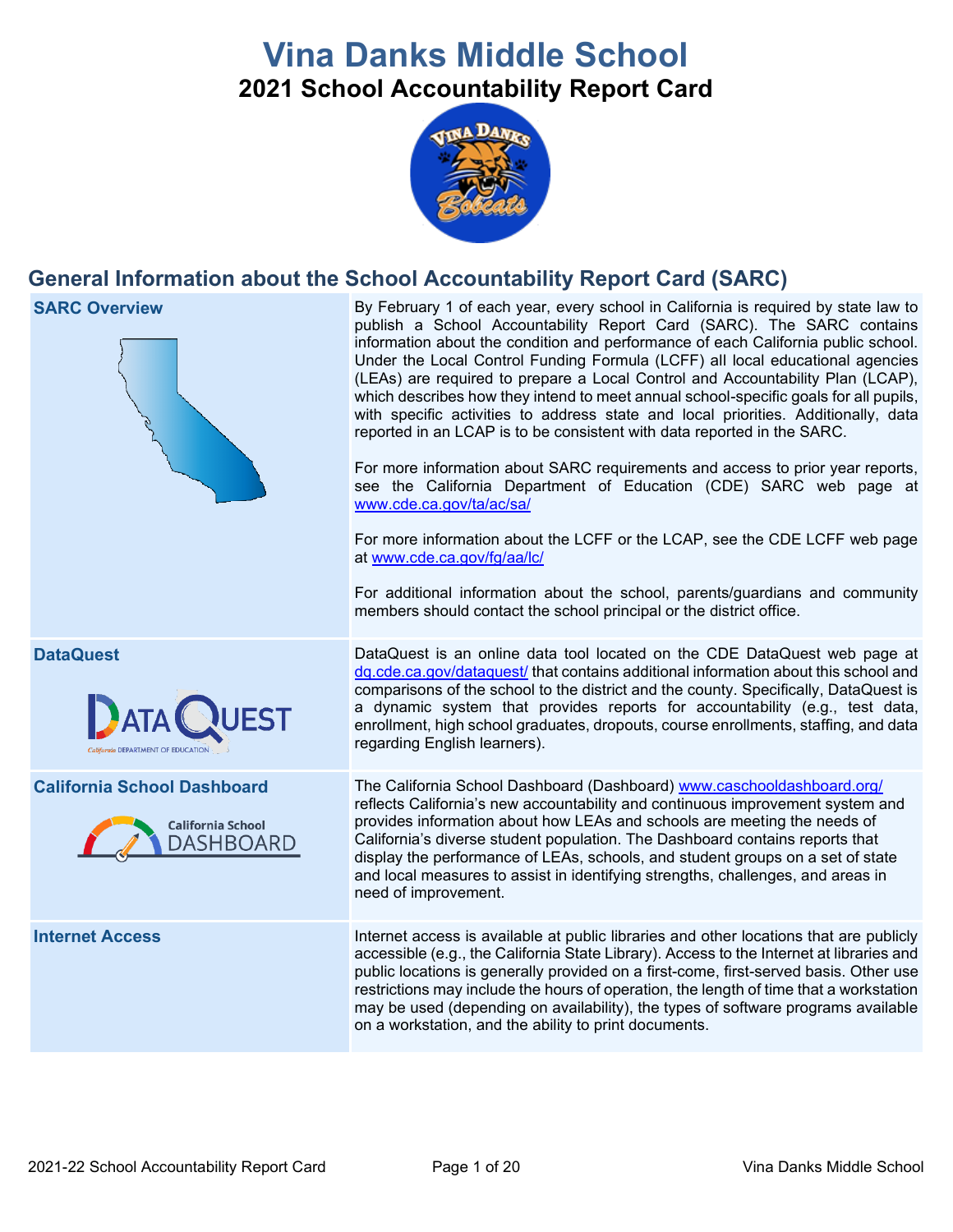#### **2021-22 School Contact Information**

| <b>School Name</b>                   | Vina Danks Middle School     |
|--------------------------------------|------------------------------|
| <b>Street</b>                        | 1450 S. Sultana Ave.         |
| City, State, Zip                     | Ontario                      |
| <b>Phone Number</b>                  | 9099868577                   |
| <b>Principal</b>                     | Dinae Geer                   |
| <b>Email Address</b>                 | dinae.geer@omsd.net          |
| <b>School Website</b>                | https://www.omsd.net/Page/69 |
| County-District-School (CDS) Code CA |                              |

| 2021-22 District Contact Information |                                   |  |  |  |
|--------------------------------------|-----------------------------------|--|--|--|
| <b>District Name</b>                 | Ontario-Montclair School District |  |  |  |
| <b>Phone Number</b>                  | $(909)$ 459-2500                  |  |  |  |
| Superintendent                       | Dr. James Q. Hammond              |  |  |  |
| <b>Email Address</b>                 | info@omsd.net                     |  |  |  |
| <b>District Website Address</b>      | https://www.omsd.net              |  |  |  |

#### **2021-22 School Overview**

Vina Danks Middle School exists to equip our community of learners with the essential academic, communication, and social skills to be influential citizens and leaders, now and in the future.

The goal of Vina Danks is to prepare students to be high school, college, and career ready. The area of focus is to actively engage students in the learning process, across all disciplines, through a variety of cooperative learning experiences, and strategies.

Vina Danks has been recognized as a Gold PBIS School for the 2018, 2019 , and 2021 school years; furthermore, it earned the Community Cares award in 2020. The "Home of the Bobcats" was also designated as a National Schools to Watch in 2018 and redesignated in 2020.

#### Principal's Message:

I'd like to welcome you to Vina Danks Middle School's Annual School Accountability Report Card. In accordance with Proposition 98, every school in California is required to issue an annual School Accountability Report Card that fulfills state and federal disclosure requirements. Parents will find valuable information about our academic achievement, professional staff, curricular programs, instructional materials, safety procedures, classroom environment, and condition of facilities.

Vina Danks Middle School provides a warm, inviting, and engaging environment where students are actively involved in learning academics as well as positive values. We prepare students for continuing secondary and post-secondary success through teaching a standards-based, challenging curriculum taught by dedicated professional staff and based on the individual needs of the students. Ongoing evaluation of student progress and achievement helps us refine the instructional program so students can achieve academic proficiency and be prepared for their future academic and career goals.

We have made a commitment to provide the best educational program possible for Vina Danks Middle School's students and welcome any suggestions or questions you may have about the information contained in this report or about the school. Together, through our hard work, our students will be challenged to reach their maximum potential.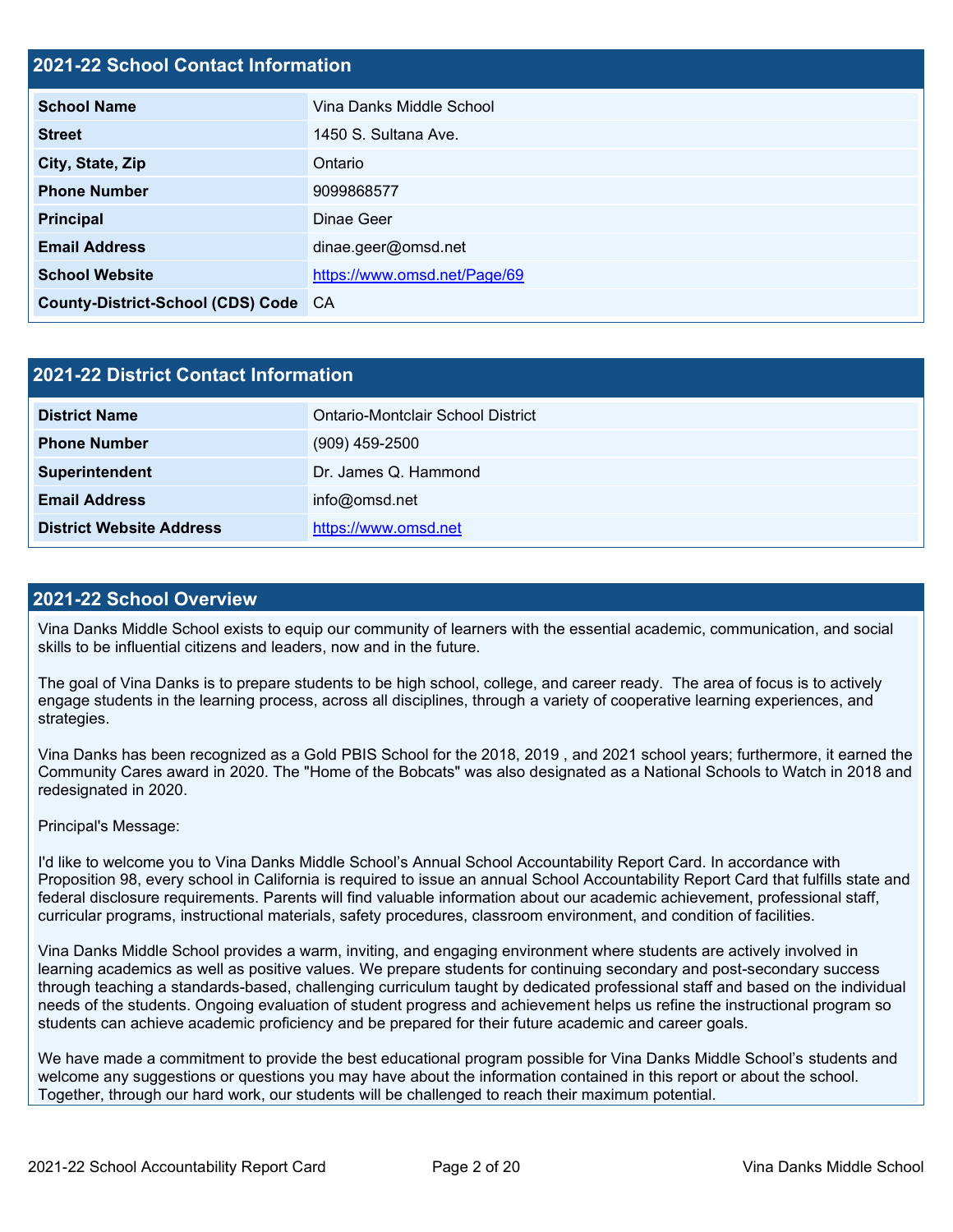# **About this School**

| 2020-21 Student Enrollment by Grade Level |                           |  |  |  |
|-------------------------------------------|---------------------------|--|--|--|
| <b>Grade Level</b>                        | <b>Number of Students</b> |  |  |  |
| Grade 7                                   | 312                       |  |  |  |
| Grade 8                                   | 290                       |  |  |  |
| <b>Total Enrollment</b>                   | 602                       |  |  |  |

# **2020-21 Student Enrollment by Student Group**

| <b>Student Group</b>                   | <b>Percent of Total Enrollment</b> |
|----------------------------------------|------------------------------------|
| <b>Female</b>                          | 47.2                               |
| <b>Male</b>                            | 52.8                               |
| American Indian or Alaska Native       | 0.8                                |
| Asian                                  | 0.7                                |
| <b>Black or African American</b>       | 2.3                                |
| <b>Filipino</b>                        | 0.3                                |
| <b>Hispanic or Latino</b>              | 92.7                               |
| Native Hawaiian or Pacific Islander    | 0.2                                |
| <b>Two or More Races</b>               | 0.5                                |
| <b>White</b>                           | 2.5                                |
| <b>English Learners</b>                | 17.1                               |
| <b>Homeless</b>                        | 5                                  |
| <b>Socioeconomically Disadvantaged</b> | 91.9                               |
| <b>Students with Disabilities</b>      | 18.8                               |

# **A. Conditions of Learning State Priority: Basic**

The SARC provides the following information relevant to the State priority: Basic (Priority 1):

- Degree to which teachers are appropriately assigned and fully credentialed in the subject area and for the pupils they are teaching;
- Pupils have access to standards-aligned instructional materials; and
- School facilities are maintained in good repair

Note: For more information refer to the Updated Teacher Equity Definitions web page at<https://www.cde.ca.gov/pd/ee/teacherequitydefinitions.asp>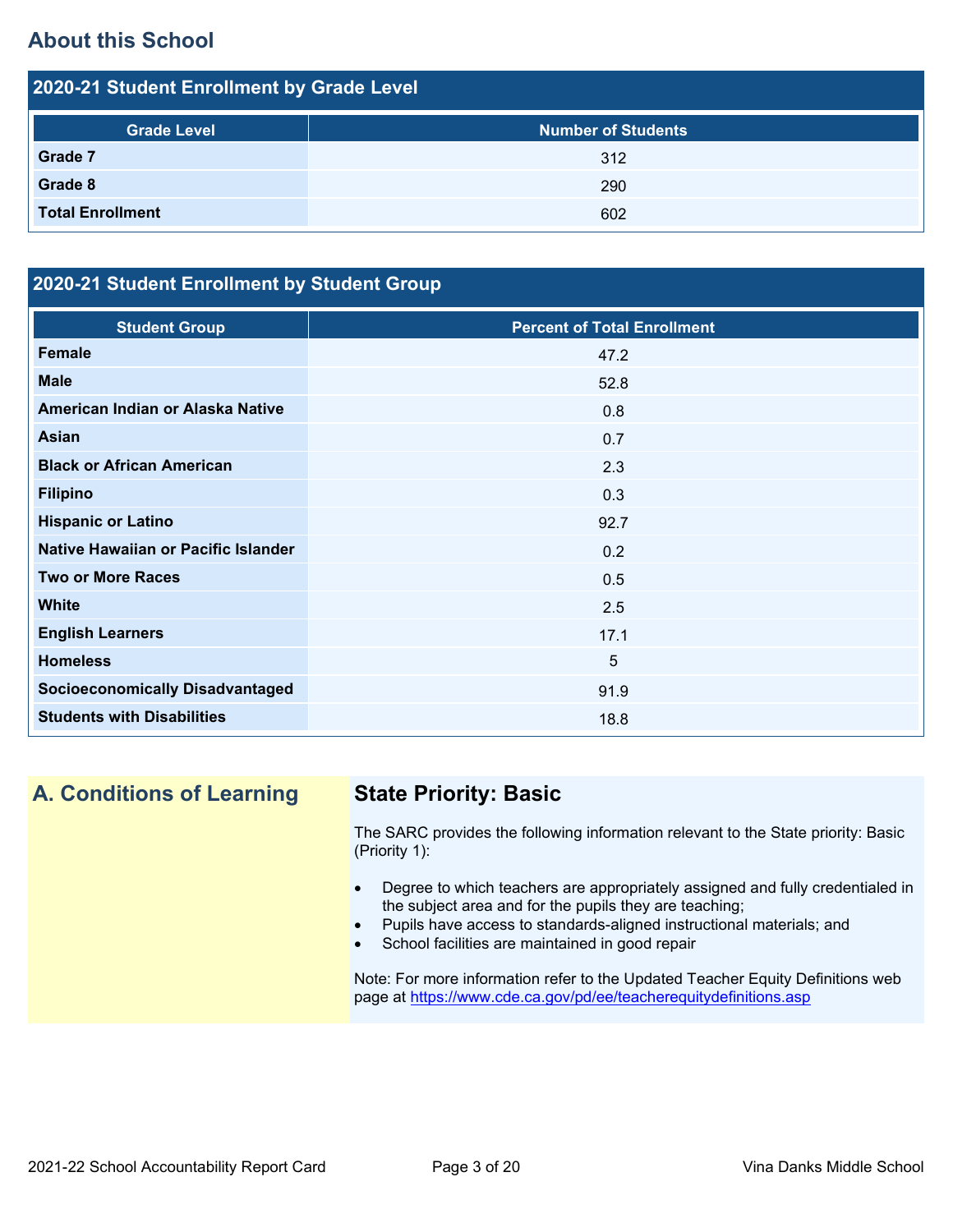| 2019-20 Teacher Preparation and Placement                                                       |         |  |  |  |
|-------------------------------------------------------------------------------------------------|---------|--|--|--|
| <b>Authorization/Assignment</b>                                                                 | 2019-20 |  |  |  |
| Fully (Preliminary or Clear) Credentialed for Subject and Student Placement (properly assigned) |         |  |  |  |
| <b>Intern Credential Holders Properly Assigned</b>                                              |         |  |  |  |
| Teachers Without Credentials and Misassignments ("ineffective" under ESSA)                      |         |  |  |  |
| Credentialed Teachers Assigned Out-of-Field ("out-of-field" under ESSA)                         |         |  |  |  |
| <b>Unknown</b>                                                                                  |         |  |  |  |
| <b>Total Teaching Positions</b>                                                                 |         |  |  |  |

Note: The data in this table is based on Full Time Equivalent (FTE) status. One FTE equals one staff member working full time; one FTE could also represent two staff members who each work 50 percent of full time. Additionally, an assignment is defined as a position that an educator is assigned to based on setting, subject, and grade level. An authorization is defined as the services that an educator is authorized to provide to students.

# **2019-20 Teachers Without Credentials and Misassignments (considered "ineffective" under ESSA) Authorization/Assignment 2019-20 Permits and Waivers Misassignments Vacant Positions Total Teachers Without Credentials and Misassignments**

# **2019-20 Credentialed Teachers Assigned Out-of-Field (considered "out-of-field" under ESSA)**

| <b>Indicator</b>                                       | 2019-20 |
|--------------------------------------------------------|---------|
| Credentialed Teachers Authorized on a Permit or Waiver |         |
| <b>Local Assignment Options</b>                        |         |
| <b>Total Out-of-Field Teachers</b>                     |         |

# **2019-20 Class Assignments**

| <b>Indicator</b>                                                                                                                                    | 2019-20 |
|-----------------------------------------------------------------------------------------------------------------------------------------------------|---------|
| <b>Misassignments for English Learners</b><br>(a percentage of all the classes with English learners taught by teachers that are misassigned)       |         |
| No credential, permit or authorization to teach<br>(a percentage of all the classes taught by teachers with no record of an authorization to teach) |         |

| 2021-22 Quality, Currency, Availability of Textbooks and Other Instructional Materials |             |  |  |  |
|----------------------------------------------------------------------------------------|-------------|--|--|--|
| Year and month in which the data were collected                                        | August 2019 |  |  |  |
|                                                                                        |             |  |  |  |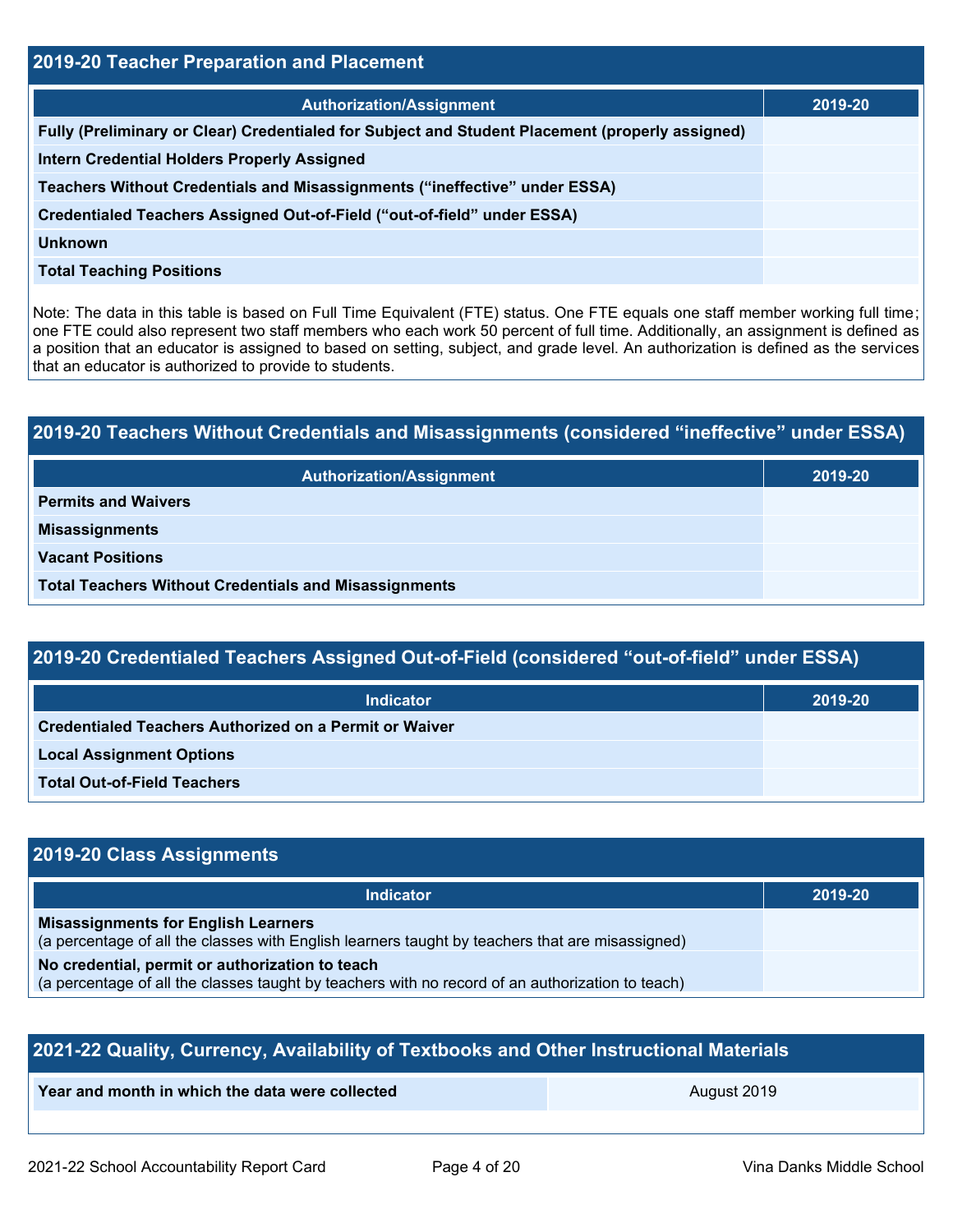| <b>Subject</b>                    | Textbooks and Other Instructional Materials/year of<br><b>Adoption</b>                                                                                                                                                                                                                                                                                                                                                                                                               | <b>From</b><br><b>Most</b><br><b>Recent</b><br><b>Adoption</b> | <b>Percent</b><br><b>Students</b><br><b>Lacking Own</b><br><b>Assigned</b><br>Copy |
|-----------------------------------|--------------------------------------------------------------------------------------------------------------------------------------------------------------------------------------------------------------------------------------------------------------------------------------------------------------------------------------------------------------------------------------------------------------------------------------------------------------------------------------|----------------------------------------------------------------|------------------------------------------------------------------------------------|
| <b>Reading/Language Arts</b>      | 6-8 Collections (Houghton Mifflin Harcourt - Adopted 2016                                                                                                                                                                                                                                                                                                                                                                                                                            | Yes                                                            | 0%                                                                                 |
| <b>Mathematics</b>                | TK-8 - Eureka Math (Great Minds)- Adopted 2015* and then<br>in 2018* for Dual Immersion program.<br>K-8 mathematics materials were selected by OMSD<br>stakeholders to adopt due to the level of rigor of the program<br>and a strong alignment with the California State Standards.<br>*TK mathematics materials are from the most recent local<br>adoption.<br>Integrated Math, High School Credit Course, Houghton Mifflin<br>Harcourt, Integrated Math I, 2015 adopted May, 2020 | <b>No</b>                                                      | 0%                                                                                 |
| <b>Science</b>                    | 6-8 California Inspire Science-Preferred Integrated (McGraw<br>Hill) - Adopted 2019                                                                                                                                                                                                                                                                                                                                                                                                  | Yes                                                            | 0%                                                                                 |
| <b>History-Social Science</b>     | TK Big Day (Houghton-Mifflin-Harcourt) - Adopted 2016<br>K-5 California Vistas (Macmillan/McGraw-Hill) - Adopted<br>2006*<br>6-8 My World Interactive (Pearson) - Adopted 2018<br>*K-5 History/Social Science materials are not from the most<br>recent state adoption; however, the district has determined<br>through local review that the materials are still aligned to<br>current state standards.                                                                             | Yes                                                            | 0%                                                                                 |
| <b>Foreign Language</b>           | *Spanish II S, High School Credit Course, Vista, Imagina, 4th<br>Edition, adopted May 2020 - *Not from the most recent state<br>adoption.<br>Spanish for Native Speakers, McDougal Littel, Tu Mundo,<br>2008, adopted July 2008<br>Beginning Spanish, Prentice Hall, Realidades, 2008, adopted<br><b>July 2008</b>                                                                                                                                                                   | Yes                                                            | 0%                                                                                 |
| <b>Health</b>                     | K-8 Focus on You (Charles Merrill Publishing) - Adopted<br>1984                                                                                                                                                                                                                                                                                                                                                                                                                      | No                                                             | 0%                                                                                 |
| <b>Visual and Performing Arts</b> | TK-6 Theatre Arts Connection (SRA/McGraw-Hill) - Adopted<br>2008<br>TK-6 Art Connection (SRA/McGraw-Hill) - Adopted 2008<br>TK-8 CA Spotlight on Music (McGraw-Hill) - Adopted 2008<br>6-8 Middle School Art Series (McGraw-Hill) - Adopted 2008                                                                                                                                                                                                                                     | Yes                                                            | 0%                                                                                 |

#### **School Facility Conditions and Planned Improvements**

The most recent Facility Inspection done by the districts Operations department occurred in December 2020. The overall rating for the campus was "GOOD".

Vina Danks Middle School was built in 1974, with only the annex building remaining as a legacy of the earlier school built in 1922. The campus has a total of 45 classrooms. In addition, the school has a library, gymnasium, fitness room, computer lab, science lab, AVID tutorial room, ASB room, staff lunch room, and office complex. The school has a large field for student activities and sports. In addition to the outside cafeteria area, there are small picnic table areas located at the northeast and southeast corners of the school for students to sit and socialize during lunch.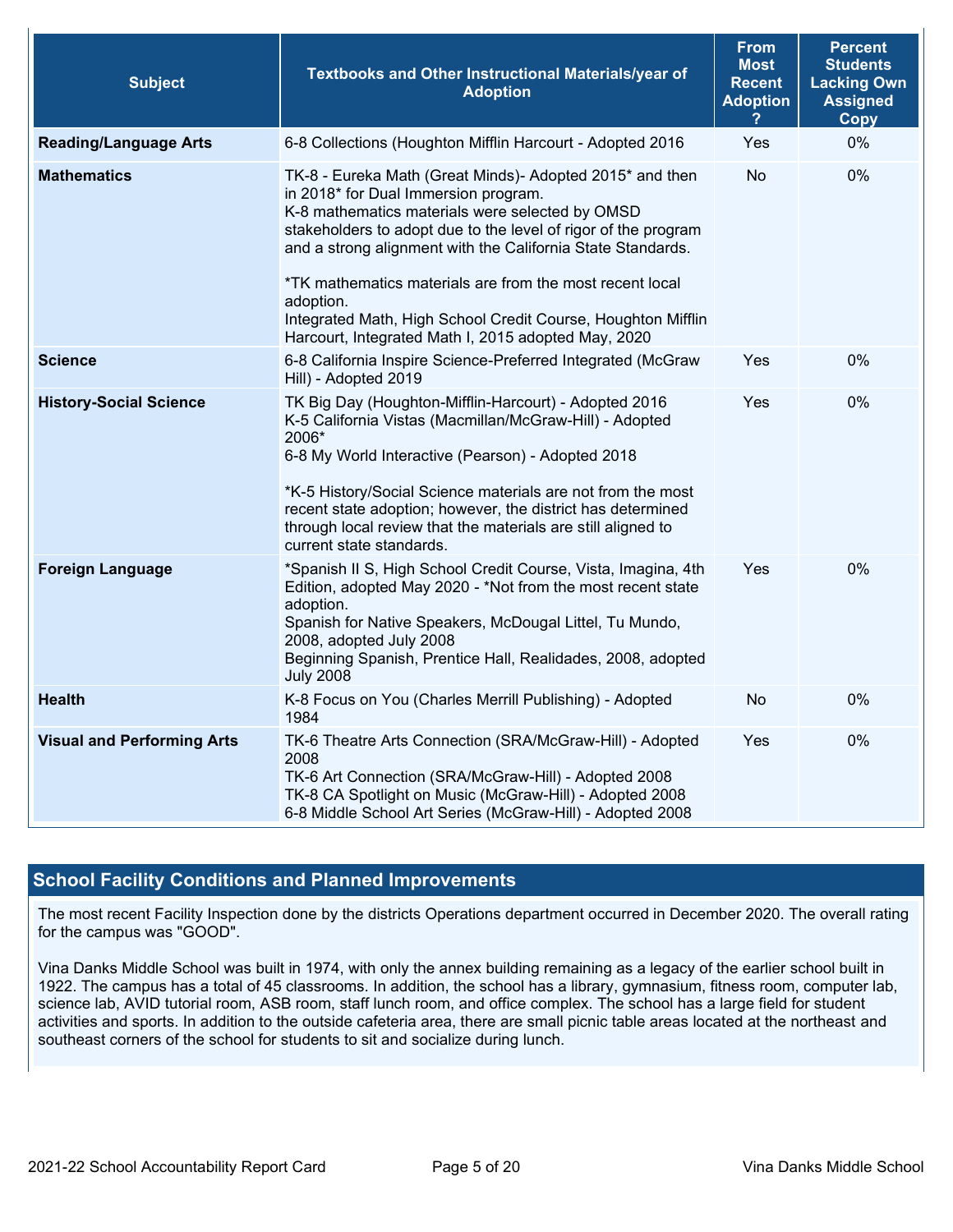#### **School Facility Conditions and Planned Improvements**

The district Information Services Department maintains a content filter for all Internet traffic, including E-mail, in accordance with the Children's Internet Protection Act (CIPA) guidelines. For student safety Vina Danks is a closed campus. The perimeter gates remain closed throughout the day, which maintains limited access to the school when in session. Proctors and credentialed teachers provide supervision before, during and/or after school. All students enter the school through the front gates each morning. At all other times, parents and visitors enter the school through the office. District employees and substitutes all wear district-issued identification badges. The front gates are closed when school begins and are not opened until dismissal. Students who are checked out early are done so by the front office. All staff members are diligent about being aware of adults on campus at all times. Visitors without visitor badges are escorted to the front office for check in.

Vina Danks is maintained in a manner that assures it is in good repair and functional. The principal works with the custodial staff to make certain a daily cleaning schedule is maintained so classrooms, restrooms and the school grounds remain clean, safe and orderly, and that the floors, walls, and plumbing system are all in good repair. Site and district maintenance and grounds staffs make sure that the work necessary to keep the school in good working order and aesthetically pleasing are completed in a timely manner. A work order process is in use to ensure efficient service and that emergency repairs are given the highest priority. To assist in this effort, the district Operations Department annually conducts an in-depth evaluation of each school to determine the condition of the facilities and identify situations that need maintenance, repair or an upgrade.

#### **Year and month of the most recent FIT report** December 2020

| <b>System Inspected</b>                                                | <b>Rate</b><br>Good | Rate<br>Fair | Rate<br>Poor | <b>Repair Needed and Action Taken or Planned</b>                                        |
|------------------------------------------------------------------------|---------------------|--------------|--------------|-----------------------------------------------------------------------------------------|
| <b>Systems:</b><br>Gas Leaks, Mechanical/HVAC, Sewer                   | $\mathsf{X}$        |              |              | This was rated "EXEMPLARY" in the FIT Report.                                           |
| Interior:<br><b>Interior Surfaces</b>                                  | X                   |              |              | Several walls need repair (patch and paint). Work<br>order will be submitted.           |
| <b>Cleanliness:</b><br>Overall Cleanliness, Pest/Vermin Infestation    | X                   |              |              | This was rayed "EXEMPLARY" in the FIT Report.                                           |
| <b>Electrical</b>                                                      | $\mathsf{X}$        |              |              | Minor repairs. Light fixtures (2) need to be<br>replaced. Work order will be submitted. |
| <b>Restrooms/Fountains:</b><br>Restrooms, Sinks/ Fountains             | $\mathsf{x}$        |              |              | This was rayed "EXEMPLARY" in the FIT Report.                                           |
| Safety:<br>Fire Safety, Hazardous Materials                            | X                   |              |              | This was rayed "EXEMPLARY" in the FIT Report.                                           |
| Structural:<br>Structural Damage, Roofs                                | $\mathsf{x}$        |              |              | Several ramp decks need to be repaired and<br>painted.                                  |
| External:<br>Playground/School Grounds, Windows/<br>Doors/Gates/Fences | X                   |              |              | This was rayed "EXEMPLARY" in the FIT Report.                                           |

| <b>Overall Facility Rate</b> |      |      |      |
|------------------------------|------|------|------|
| <b>Exemplary</b>             | Good | Fair | Poor |
|                              |      |      |      |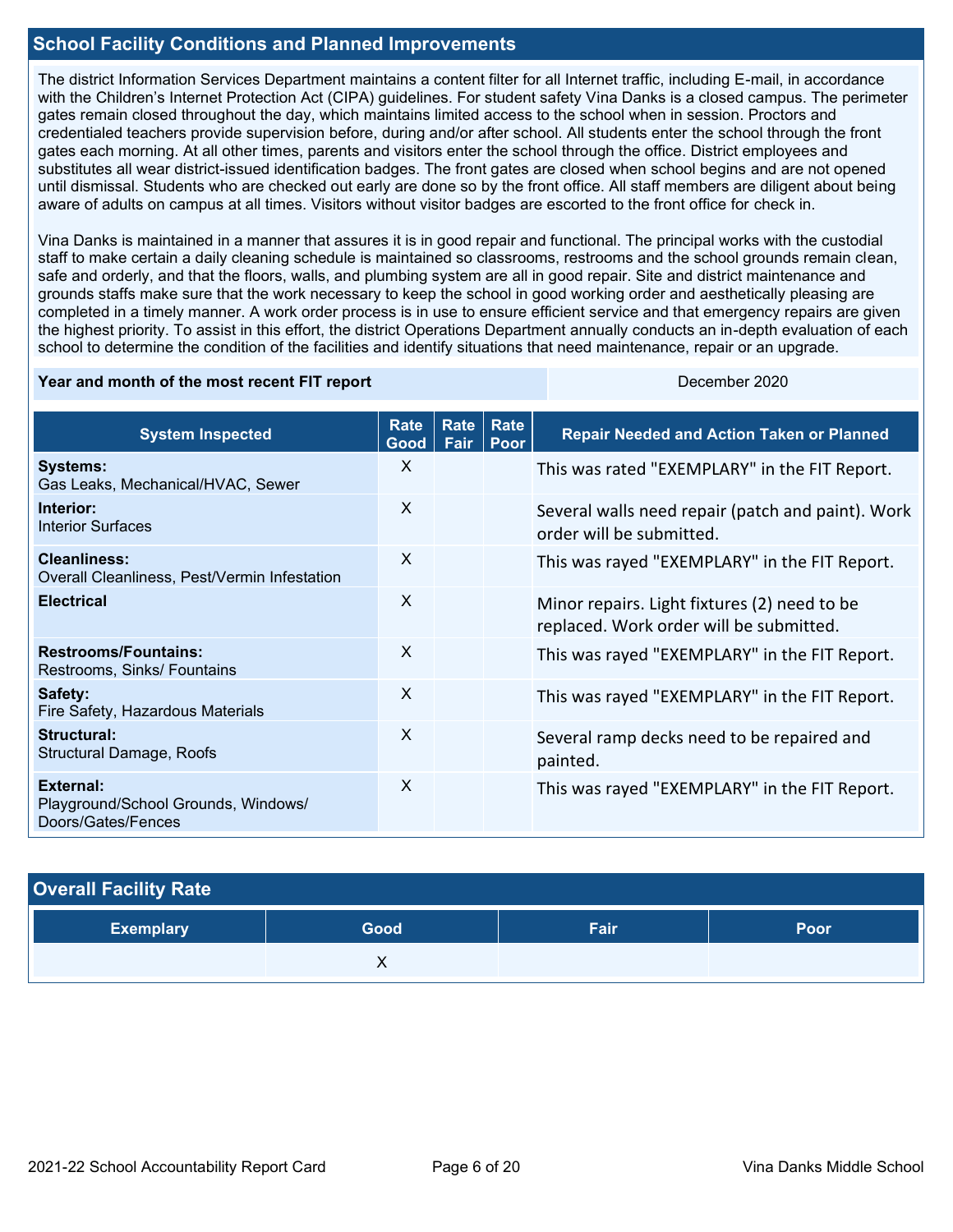# **B. Pupil Outcomes State Priority: Pupil Achievement**

The SARC provides the following information relevant to the State priority: Pupil Achievement (Priority 4):

#### **Statewide Assessments**

(i.e., California Assessment of Student Performance and Progress [CAASPP] System includes the Smarter Balanced Summative Assessments for students in the general education population and the California Alternate Assessments [CAAs] for English language arts/literacy [ELA] and mathematics given in grades three through eight and grade eleven. Only eligible students may participate in the administration of the CAAs. CAAs items are aligned with alternate achievement standards, which are linked with the Common Core State Standards [CCSS] for students with the most significant cognitive disabilities).

The CAASPP System encompasses the following assessments and student participation requirements:

- 1. **Smarter Balanced Summative Assessments and CAAs for ELA** in grades three through eight and grade eleven.
- 2. **Smarter Balanced Summative Assessments and CAAs for mathematics** in grades three through eight and grade eleven.
- 3. **California Science Test (CAST) and CAAs for Science** in grades five, eight, and once in high school (i.e., grade ten, eleven, or twelve).

#### **SARC Reporting in the 2020-2021 School Year Only**

Where the most viable option, LEAs were required to administer the statewide summative assessment in ELA and mathematics. Where a statewide summative assessment was not the most viable option for the LEA (or for one or more gradelevel[s] within the LEA) due to the pandemic, LEAs were allowed to report results from a different assessment that met the criteria established by the State Board of Education (SBE) on March 16, 2021. The assessments were required to be:

- Aligned with CA CCSS for ELA and mathematics;
- Available to students in grades 3 through 8, and grade 11; and
- Uniformly administered across a grade, grade span, school, or district to all eligible students.

#### **Options**

Note that the CAAs could only be administered in-person following health and safety requirements. If it was not viable for the LEA to administer the CAAs in person with health and safety guidelines in place, the LEA was directed to not administer the tests. There were no other assessment options available for the CAAs. Schools administered the Smarter Balanced Summative Assessments for ELA and mathematics, other assessments that meet the SBE criteria, or a combination of both, and they could only choose one of the following:

- Smarter Balanced ELA and mathematics summative assessments;
- Other assessments meeting the SBE criteria; or
- Combination of Smarter Balanced ELA and mathematics summative assessments and other assessments.

The percentage of students who have successfully completed courses that satisfy the requirements for entrance to the University of California and the California State University, or career technical education sequences or programs of study.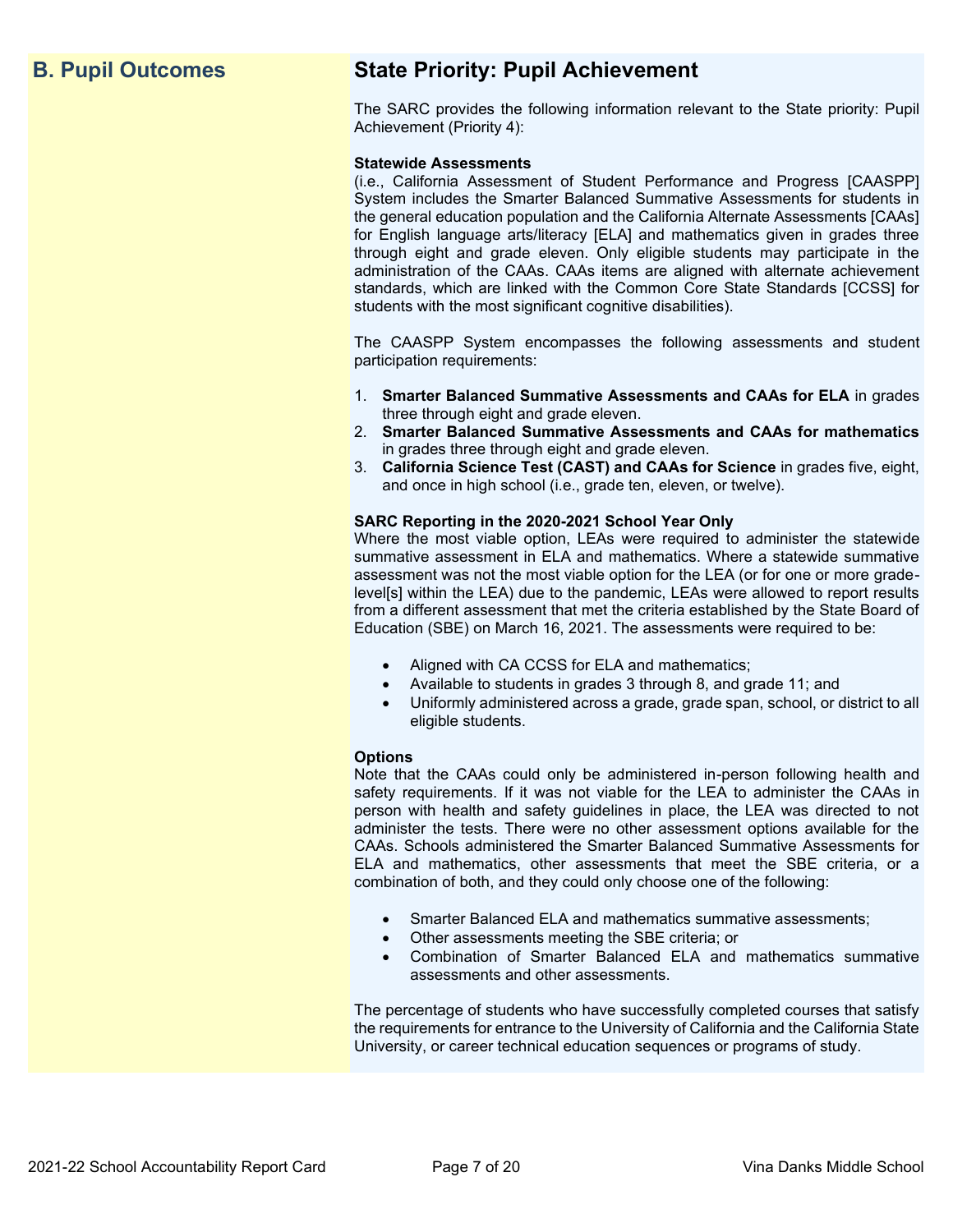#### **Percentage of Students Meeting or Exceeding the State Standard on CAASPP**

This table displays CAASPP test results in ELA and mathematics for all students grades three through eight and grade eleven taking and completing a state-administered assessment.

The 2019-2020 data cells with N/A values indicate that the 2019-2020 data are not available due to the COVID-19 pandemic and resulting summative test suspension. The Executive Order N-30-20 was issued which waived the assessment, accountability, and reporting requirements for the 2019-2020 school year.

The 2020-2021 data cells have N/A values because these data are not comparable to other year data due to the COVID-19 pandemic during the 2020-2021 school year. Where the CAASPP assessments in ELA and/or mathematics is not the most viable option, the LEAs were allowed to administer local assessments. Therefore, the 2020-2021 data between school years for the school, district, state are not an accurate comparison. As such, it is inappropriate to compare results of the 2020-2021 school year to other school years.

| <b>Subject</b>                                                       | <b>School</b><br>2019-20 | <b>School</b><br>2020-21 | <b>District</b><br>2019-20 | <b>District</b><br>2020-21 | <b>State</b><br>2019-20 | <b>State</b><br>2020-21 |
|----------------------------------------------------------------------|--------------------------|--------------------------|----------------------------|----------------------------|-------------------------|-------------------------|
| <b>English Language Arts/Literacy</b><br>$\left($ grades 3-8 and 11) | N/A                      | N/A                      | N/A                        | N/A                        | N/A                     | N/A                     |
| <b>Mathematics</b><br>$(grades 3-8 and 11)$                          | N/A                      | N/A                      | N/A                        | N/A                        | N/A                     | N/A                     |

### **2020-21 CAASPP Test Results in ELA by Student Group**

This table displays CAASPP test results in ELA by student group for students grades three through eight and grade eleven taking and completing a state-administered assessment. The CDE will populate this table for schools in cases where the school administered the CAASPP assessment. In cases where the school administered a local assessment instead of CAASPP, the CDE will populate this table with "NT" values, meaning this school did not test students using the CAASPP. See the local assessment(s) table for more information.

| <b>CAASPP</b><br><b>Student Groups</b> | <b>CAASPP</b><br><b>Total</b><br><b>Enrollment</b> | <b>CAASPP</b><br><b>Number</b><br><b>Tested</b> | <b>CAASPP</b><br><b>Percent</b><br><b>Tested</b> | <b>CAASPP</b><br><b>Percent</b><br><b>Not Tested</b> | <b>CAASPP</b><br><b>Percent</b><br>Met or<br><b>Exceeded</b> |
|----------------------------------------|----------------------------------------------------|-------------------------------------------------|--------------------------------------------------|------------------------------------------------------|--------------------------------------------------------------|
| <b>All Students</b>                    | 601                                                | <b>NT</b>                                       | <b>NT</b>                                        | <b>NT</b>                                            | <b>NT</b>                                                    |
| <b>Female</b>                          | 288                                                | <b>NT</b>                                       | <b>NT</b>                                        | <b>NT</b>                                            | <b>NT</b>                                                    |
| <b>Male</b>                            | 313                                                | <b>NT</b>                                       | <b>NT</b>                                        | <b>NT</b>                                            | <b>NT</b>                                                    |
| American Indian or Alaska Native       | $\qquad \qquad -$                                  | <b>NT</b>                                       | <b>NT</b>                                        | <b>NT</b>                                            | <b>NT</b>                                                    |
| <b>Asian</b>                           | $\qquad \qquad -$                                  | <b>NT</b>                                       | <b>NT</b>                                        | <b>NT</b>                                            | <b>NT</b>                                                    |
| <b>Black or African American</b>       | 14                                                 | <b>NT</b>                                       | <b>NT</b>                                        | <b>NT</b>                                            | <b>NT</b>                                                    |
| <b>Filipino</b>                        | $\qquad \qquad -$                                  | <b>NT</b>                                       | <b>NT</b>                                        | <b>NT</b>                                            | <b>NT</b>                                                    |
| <b>Hispanic or Latino</b>              | 557                                                | <b>NT</b>                                       | <b>NT</b>                                        | <b>NT</b>                                            | <b>NT</b>                                                    |
| Native Hawaiian or Pacific Islander    | $- -$                                              | <b>NT</b>                                       | <b>NT</b>                                        | <b>NT</b>                                            | <b>NT</b>                                                    |
| <b>Two or More Races</b>               | $- -$                                              | <b>NT</b>                                       | <b>NT</b>                                        | <b>NT</b>                                            | <b>NT</b>                                                    |
| <b>White</b>                           | 14                                                 | <b>NT</b>                                       | <b>NT</b>                                        | <b>NT</b>                                            | <b>NT</b>                                                    |
| <b>English Learners</b>                | 102                                                | <b>NT</b>                                       | <b>NT</b>                                        | <b>NT</b>                                            | <b>NT</b>                                                    |
| <b>Foster Youth</b>                    | $\qquad \qquad -$                                  | <b>NT</b>                                       | <b>NT</b>                                        | <b>NT</b>                                            | <b>NT</b>                                                    |
| <b>Homeless</b>                        | 66                                                 | <b>NT</b>                                       | <b>NT</b>                                        | <b>NT</b>                                            | <b>NT</b>                                                    |
| <b>Military</b>                        | $\Omega$                                           | $\mathbf 0$                                     | $\Omega$                                         | $\mathbf{0}$                                         | 0                                                            |
| <b>Socioeconomically Disadvantaged</b> | 552                                                | <b>NT</b>                                       | <b>NT</b>                                        | <b>NT</b>                                            | <b>NT</b>                                                    |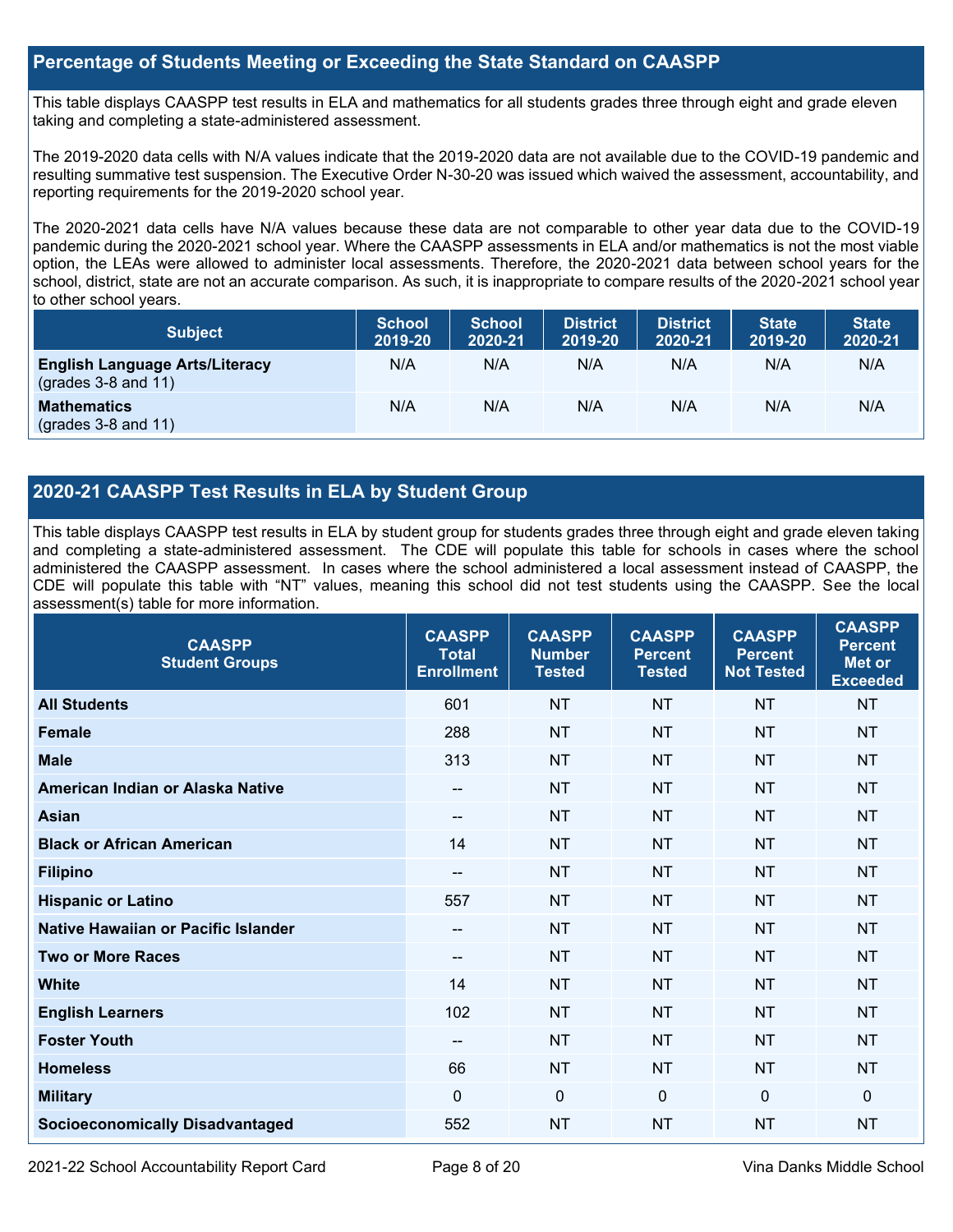| <b>Students Receiving Migrant Education Services</b> |     |  |    |   |
|------------------------------------------------------|-----|--|----|---|
| <b>Students with Disabilities</b>                    | 109 |  | ΝI | N |

# **2020-21 CAASPP Test Results in Math by Student Group**

This table displays CAASPP test results in Math by student group for students grades three through eight and grade eleven taking and completing a state-administered assessment. The CDE will populate this table for schools in cases where the school administered the CAASPP assessment. In cases where the school administered a local assessment instead of CAASPP, the CDE will populate this table with "NT" values, meaning this school did not test students using the CAASPP. See the local assessment(s) table for more information.

| <b>CAASPP</b><br><b>Student Groups</b>               | <b>CAASPP</b><br><b>Total</b><br><b>Enrollment</b> | <b>CAASPP</b><br><b>Number</b><br><b>Tested</b> | <b>CAASPP</b><br><b>Percent</b><br><b>Tested</b> | <b>CAASPP</b><br><b>Percent</b><br><b>Not Tested</b> | <b>CAASPP</b><br><b>Percent</b><br><b>Met or</b><br><b>Exceeded</b> |
|------------------------------------------------------|----------------------------------------------------|-------------------------------------------------|--------------------------------------------------|------------------------------------------------------|---------------------------------------------------------------------|
| <b>All Students</b>                                  | 601                                                | <b>NT</b>                                       | <b>NT</b>                                        | <b>NT</b>                                            | <b>NT</b>                                                           |
| <b>Female</b>                                        | 288                                                | <b>NT</b>                                       | <b>NT</b>                                        | <b>NT</b>                                            | <b>NT</b>                                                           |
| <b>Male</b>                                          | 313                                                | <b>NT</b>                                       | <b>NT</b>                                        | <b>NT</b>                                            | <b>NT</b>                                                           |
| American Indian or Alaska Native                     | --                                                 | <b>NT</b>                                       | <b>NT</b>                                        | <b>NT</b>                                            | <b>NT</b>                                                           |
| <b>Asian</b>                                         | --                                                 | <b>NT</b>                                       | <b>NT</b>                                        | <b>NT</b>                                            | <b>NT</b>                                                           |
| <b>Black or African American</b>                     | 14                                                 | <b>NT</b>                                       | <b>NT</b>                                        | <b>NT</b>                                            | <b>NT</b>                                                           |
| <b>Filipino</b>                                      | $\overline{\phantom{a}}$                           | <b>NT</b>                                       | <b>NT</b>                                        | <b>NT</b>                                            | <b>NT</b>                                                           |
| <b>Hispanic or Latino</b>                            | 557                                                | <b>NT</b>                                       | <b>NT</b>                                        | <b>NT</b>                                            | <b>NT</b>                                                           |
| <b>Native Hawaiian or Pacific Islander</b>           | $-$                                                | <b>NT</b>                                       | <b>NT</b>                                        | <b>NT</b>                                            | <b>NT</b>                                                           |
| <b>Two or More Races</b>                             | --                                                 | <b>NT</b>                                       | <b>NT</b>                                        | <b>NT</b>                                            | <b>NT</b>                                                           |
| <b>White</b>                                         | 14                                                 | <b>NT</b>                                       | <b>NT</b>                                        | <b>NT</b>                                            | <b>NT</b>                                                           |
| <b>English Learners</b>                              | 102                                                | <b>NT</b>                                       | <b>NT</b>                                        | <b>NT</b>                                            | <b>NT</b>                                                           |
| <b>Foster Youth</b>                                  | --                                                 | <b>NT</b>                                       | <b>NT</b>                                        | <b>NT</b>                                            | <b>NT</b>                                                           |
| <b>Homeless</b>                                      | 66                                                 | <b>NT</b>                                       | <b>NT</b>                                        | <b>NT</b>                                            | <b>NT</b>                                                           |
| <b>Military</b>                                      | $\mathbf{0}$                                       | $\mathbf 0$                                     | $\mathbf 0$                                      | $\mathbf 0$                                          | $\mathbf 0$                                                         |
| <b>Socioeconomically Disadvantaged</b>               | 552                                                | <b>NT</b>                                       | <b>NT</b>                                        | <b>NT</b>                                            | <b>NT</b>                                                           |
| <b>Students Receiving Migrant Education Services</b> | $\mathbf 0$                                        | $\mathbf 0$                                     | $\mathbf 0$                                      | $\mathbf 0$                                          | $\mathbf 0$                                                         |
| <b>Students with Disabilities</b>                    | 109                                                | <b>NT</b>                                       | <b>NT</b>                                        | <b>NT</b>                                            | <b>NT</b>                                                           |

# **2020-21 Local Assessment Test Results in ELA by Student Group**

This table displays Local Assessment test results in ELA by student group for students grades three through eight and grade eleven. LEAs/schools will populate this table for schools in cases where the school administered a local assessment. In cases where the school administered the CAASPP assessment, LEAs/schools will populate this table with "N/A" values in all cells, meaning this table is Not Applicable for this school.

| <b>IREADY</b><br><b>Student Groups</b> | <b>IREADY</b><br><b>Total</b><br>Enrollment | <b>IREADY</b><br><b>Number</b><br>Tested | <b><i>IREADY</i></b><br><b>Percent</b><br><b>Tested</b> | <b>IREADY</b><br><b>Percent</b><br><b>Not Tested</b> | <b>IREADY</b><br><b>Percent</b><br>At or Above<br><b>Grade Level</b> |
|----------------------------------------|---------------------------------------------|------------------------------------------|---------------------------------------------------------|------------------------------------------------------|----------------------------------------------------------------------|
| <b>All Students</b>                    | 567                                         | 470                                      | 82.86%                                                  | $17.11\%$                                            | 38.98%                                                               |
| <b>Female</b>                          | 275                                         | 225                                      | 81.82%                                                  | 18.18%                                               | 45.09%                                                               |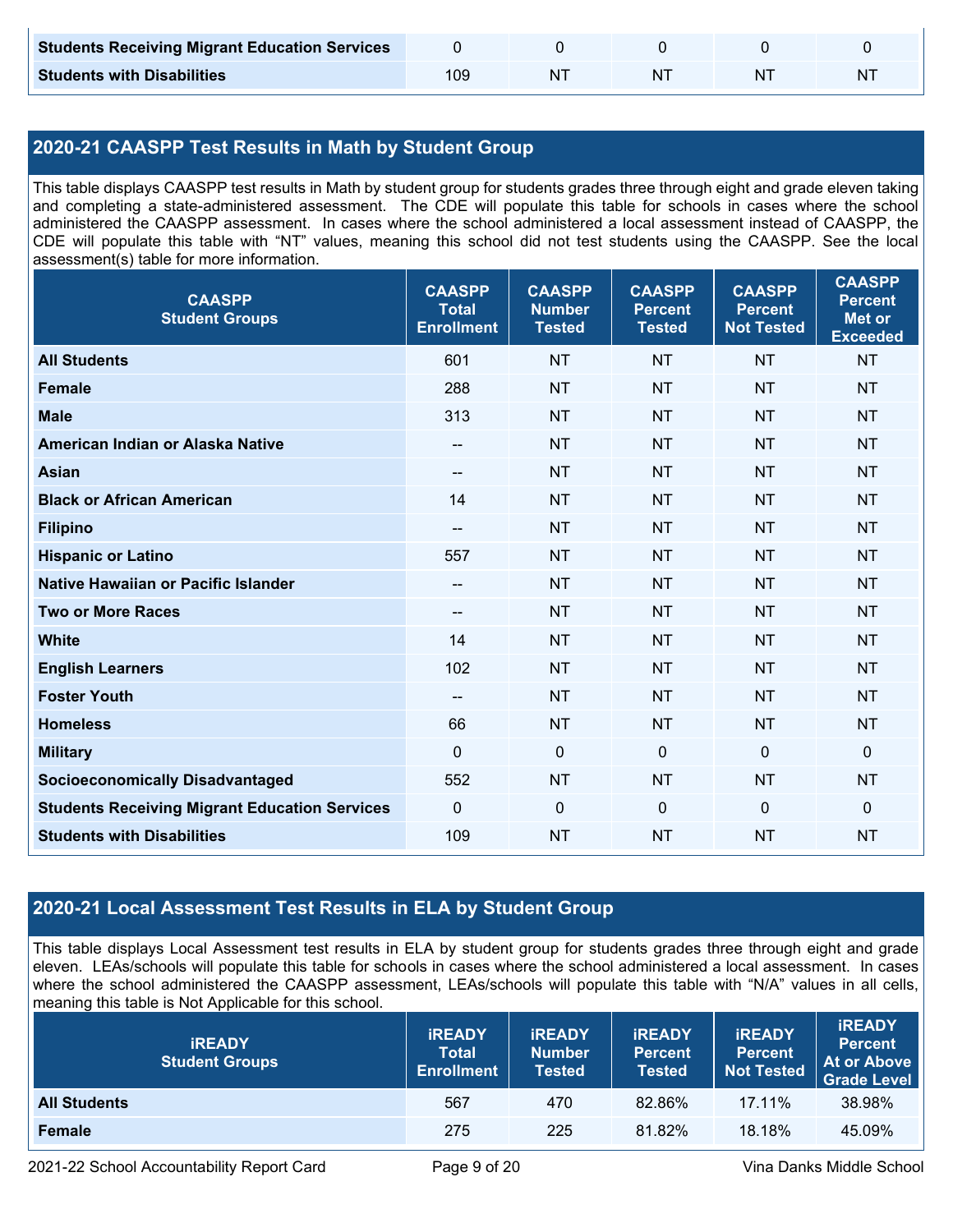| <b>Male</b>                                                                                | 292      | 245         | 83.90%       | 16.10%      | 33.22%   |
|--------------------------------------------------------------------------------------------|----------|-------------|--------------|-------------|----------|
| American Indian or Alaska Native                                                           | 5        | 4           | 80.00%       | 20%         | 20.00%   |
| Asian                                                                                      | 5        | 5           | 100.00%      | $0.00\%$    | $0.00\%$ |
| <b>Black or African American</b>                                                           | 14       | 10          | 71.43%       | 28.57%      | 0.00%    |
| <b>Filipino</b>                                                                            | 2        | 2           | 100.00%      | $0.00\%$    | 0.00%    |
| <b>Hispanic or Latino</b>                                                                  | 525      | 436         | 83.05%       | 16.95%      | 39.24%   |
| Native Hawaiian or Pacific Islander                                                        | 1        | 1           | 100.00%      | $0.00\%$    |          |
| <b>Two or More Races</b>                                                                   | 0        | 0           | 0            | 0           |          |
| <b>White</b>                                                                               | 15       | 12          | 80.00%       | 20.00%      | $0.00\%$ |
| <b>English Learners</b>                                                                    | 95       | 73          | 76.84%       | 23.16%      | $0.00\%$ |
| <b>Foster Youth</b>                                                                        | 3        | 3           | 100.00%      | $0.00\%$    |          |
| <b>Homeless</b>                                                                            | 32       | 29          | 90.63        | 938.00%     | 34.38%   |
| <b>Military</b>                                                                            | $\Omega$ | $\mathbf 0$ | $\mathbf{0}$ | 0           | N/A      |
| <b>Socioeconomically Disadvantaged</b>                                                     | 567      | 470         | 82.89%       | 17.11%      | 38.98%   |
| <b>Students Receiving Migrant Education Services</b>                                       | $\Omega$ | 0           | 0            | $\mathbf 0$ | N/A      |
| <b>Students with Disabilities</b>                                                          | 94       | 81          | 86.17%       | 13.83%      | 11.70%   |
| *At or above the grade-level standard in the context of the local assessment administered. |          |             |              |             |          |

# **2020-21 Local Assessment Test Results in Math by Student Group**

This table displays Local Assessment test results in Math by student group for students grades three through eight and grade eleven. LEAs/schools will populate this table for schools in cases where the school administered a local assessment. In cases where the school administered the CAASPP assessment, LEAs/schools will populate this table with "N/A" values in all cells, meaning this table is Not Applicable for this school.

| <b>IREADY</b><br><b>Student Groups</b> | <b>IREADY</b><br><b>Total</b><br><b>Enrollment</b> | <b>IREADY</b><br><b>Number</b><br><b>Tested</b> | <b>iREADY</b><br><b>Percent</b><br><b>Tested</b> | <b>IREADY</b><br><b>Percent</b><br><b>Not Tested</b> | <b>IREADY</b><br><b>Percent</b><br><b>At or Above</b><br><b>Grade Level</b> |
|----------------------------------------|----------------------------------------------------|-------------------------------------------------|--------------------------------------------------|------------------------------------------------------|-----------------------------------------------------------------------------|
| <b>All Students</b>                    | 575                                                | 516                                             | 89.78%                                           | 10.22%                                               | 53.00%                                                                      |
| <b>Female</b>                          | 278                                                | 253                                             | 91.01%                                           | 8.99%                                                | 28.42%                                                                      |
| <b>Male</b>                            | 297                                                | 263                                             | 88.55%                                           | 11.45%                                               | 24.58%                                                                      |
| American Indian or Alaska Native       | $\sqrt{5}$                                         | 5                                               | 100%                                             | 0.00%                                                |                                                                             |
| Asian                                  | 5                                                  | 5                                               | 100.00%                                          | 0.00%                                                | 0.00%                                                                       |
| <b>Black or African American</b>       | 14                                                 | 10                                              | 71.43%                                           | 28.57%                                               | 0.00%                                                                       |
| <b>Filipino</b>                        | $\overline{2}$                                     | $\overline{2}$                                  | 100.00%                                          | 0.00%                                                | $0.00\%$                                                                    |
| <b>Hispanic or Latino</b>              | 532                                                | 479                                             | 90.04%                                           | 9.96%                                                | 26.32%                                                                      |
| Native Hawaiian or Pacific Islander    | 1                                                  | $\mathbf{1}$                                    | 100.00%                                          | 0.00%                                                |                                                                             |
| <b>Two or More Races</b>               | $\Omega$                                           | $\mathbf 0$                                     | $\mathbf{0}$                                     | $\mathbf 0$                                          | $\Omega$                                                                    |
| <b>White</b>                           | 16                                                 | 14                                              | 87.50%                                           | 12.50%                                               | $0.00\%$                                                                    |
| <b>English Learners</b>                | 95                                                 | 84                                              | 88.42%                                           | 11.58%                                               | $0.00\%$                                                                    |
| <b>Foster Youth</b>                    | 4                                                  | 4                                               | 100%                                             | 0.00%                                                |                                                                             |
| <b>Homeless</b>                        | 33                                                 | 30                                              | 90.91%                                           | 9.09%                                                | 0.00%                                                                       |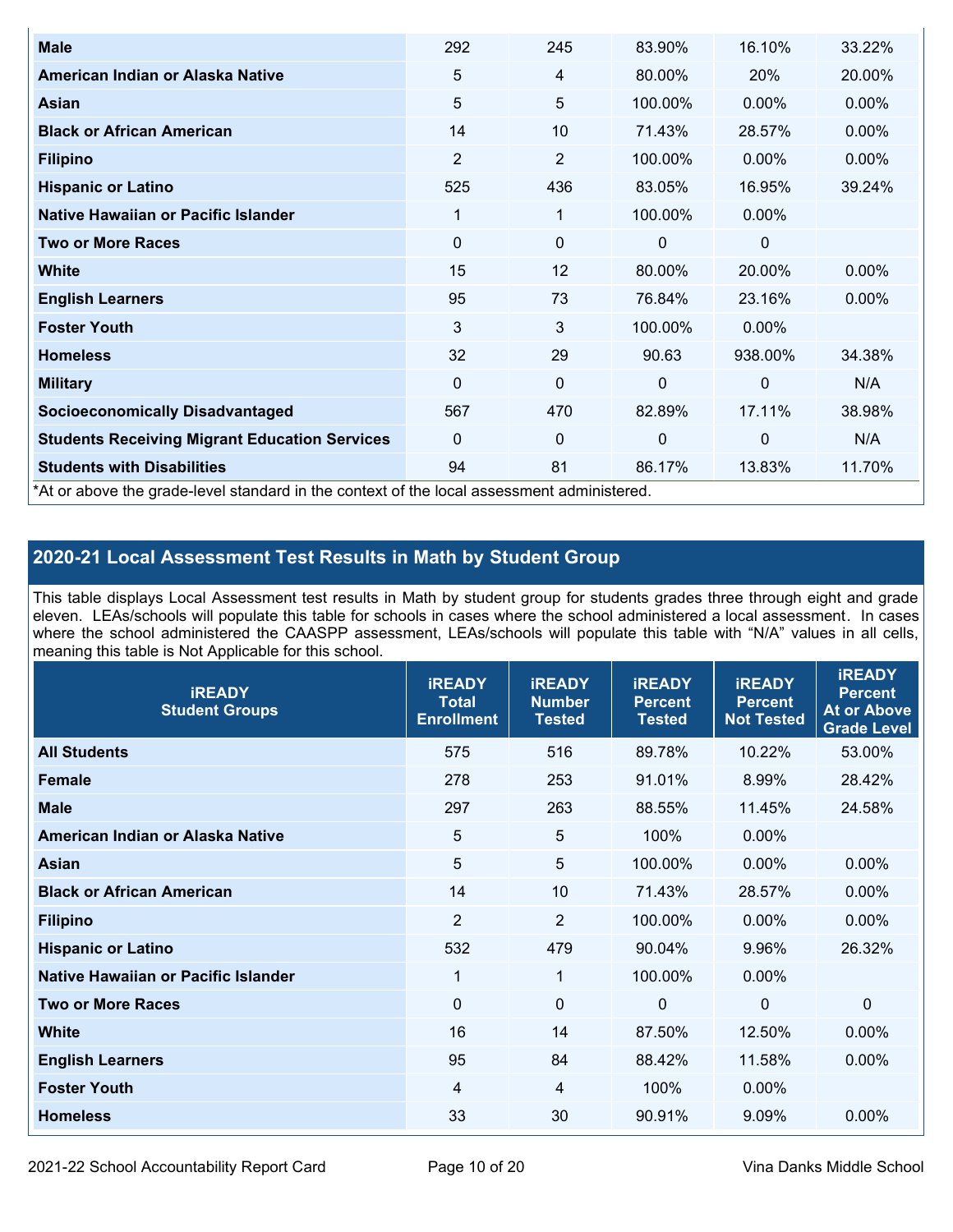| <b>Military</b>                                      |     |     |        |           | na     |
|------------------------------------------------------|-----|-----|--------|-----------|--------|
| <b>Socioeconomically Disadvantaged</b>               | 575 | 516 | 89.74% | 10.26%    | 26.43% |
| <b>Students Receiving Migrant Education Services</b> |     |     |        |           | na     |
| <b>Students with Disabilities</b>                    | 96  | 84  | 87.50% | $12.50\%$ | 0.00%  |

\*At or above the grade-level standard in the context of the local assessment administered.

## **CAASPP Test Results in Science for All Students**

This table displays the percentage of all students grades five, eight, and High School meeting or exceeding the State Standard.

The 2019-2020 data cells with N/A values indicate that the 2019-2020 data are not available due to the COVID-19 pandemic and resulting summative testing suspension. The Executive Order N-30-20 was issued which waived the assessment, accountability, and reporting requirements for the 2019-2020 school year.

For any 2020-2021 data cells with N/T values indicate that this school did not test students using the CAASPP Science.

| <b>Subject</b>                                  | <b>School</b> | <b>School</b> | <b>District</b> | <b>District</b> | <b>State</b> | <b>State</b> |
|-------------------------------------------------|---------------|---------------|-----------------|-----------------|--------------|--------------|
|                                                 | 2019-20       | 2020-21       | 2019-20         | 2020-21         | 2019-20      | 2020-21      |
| <b>Science</b><br>(grades 5, 8 and high school) | N/A           | ΝT            | N/A             | N1              | N/A          | 28.72        |

### **2020-21 CAASPP Test Results in Science by Student Group**

This table displays CAASPP test results in Science by student group for students grades five, eight, and High School. For any data cells with N/T values indicate that this school did not test students using the CAASPP Science.

| <b>Student Group</b>                                 | <b>Total</b><br><b>Enrollment</b> | <b>Number</b><br><b>Tested</b> | <b>Percent</b><br><b>Tested</b> | <b>Percent</b><br><b>Not Tested</b> | <b>Percent</b><br>Met or<br><b>Exceeded</b> |
|------------------------------------------------------|-----------------------------------|--------------------------------|---------------------------------|-------------------------------------|---------------------------------------------|
| <b>All Students</b>                                  | 287                               | <b>NT</b>                      | <b>NT</b>                       | <b>NT</b>                           | <b>NT</b>                                   |
| <b>Female</b>                                        | 141                               | <b>NT</b>                      | <b>NT</b>                       | <b>NT</b>                           | <b>NT</b>                                   |
| <b>Male</b>                                          | 146                               | <b>NT</b>                      | <b>NT</b>                       | <b>NT</b>                           | <b>NT</b>                                   |
| American Indian or Alaska Native                     | $\qquad \qquad -$                 | <b>NT</b>                      | <b>NT</b>                       | <b>NT</b>                           | <b>NT</b>                                   |
| <b>Asian</b>                                         | $\qquad \qquad -$                 | <b>NT</b>                      | <b>NT</b>                       | <b>NT</b>                           | <b>NT</b>                                   |
| <b>Black or African American</b>                     | --                                | <b>NT</b>                      | <b>NT</b>                       | <b>NT</b>                           | <b>NT</b>                                   |
| <b>Filipino</b>                                      | --                                | <b>NT</b>                      | <b>NT</b>                       | <b>NT</b>                           | NT                                          |
| <b>Hispanic or Latino</b>                            | 262                               | <b>NT</b>                      | <b>NT</b>                       | <b>NT</b>                           | <b>NT</b>                                   |
| Native Hawaiian or Pacific Islander                  | --                                | <b>NT</b>                      | <b>NT</b>                       | <b>NT</b>                           | <b>NT</b>                                   |
| <b>Two or More Races</b>                             | --                                | <b>NT</b>                      | <b>NT</b>                       | <b>NT</b>                           | <b>NT</b>                                   |
| <b>White</b>                                         | --                                | <b>NT</b>                      | <b>NT</b>                       | <b>NT</b>                           | <b>NT</b>                                   |
| <b>English Learners</b>                              | 39                                | <b>NT</b>                      | <b>NT</b>                       | <b>NT</b>                           | <b>NT</b>                                   |
| <b>Foster Youth</b>                                  | $\overline{\phantom{a}}$          | <b>NT</b>                      | <b>NT</b>                       | <b>NT</b>                           | <b>NT</b>                                   |
| <b>Homeless</b>                                      | 34                                | <b>NT</b>                      | <b>NT</b>                       | <b>NT</b>                           | <b>NT</b>                                   |
| <b>Military</b>                                      | $\mathbf 0$                       | $\mathbf 0$                    | $\mathbf{0}$                    | $\overline{0}$                      | 0                                           |
| <b>Socioeconomically Disadvantaged</b>               | 260                               | <b>NT</b>                      | <b>NT</b>                       | <b>NT</b>                           | <b>NT</b>                                   |
| <b>Students Receiving Migrant Education Services</b> | $\mathbf{0}$                      | $\mathbf 0$                    | $\mathbf{0}$                    | $\mathbf{0}$                        | 0                                           |
| <b>Students with Disabilities</b>                    | 48                                | <b>NT</b>                      | <b>NT</b>                       | <b>NT</b>                           | <b>NT</b>                                   |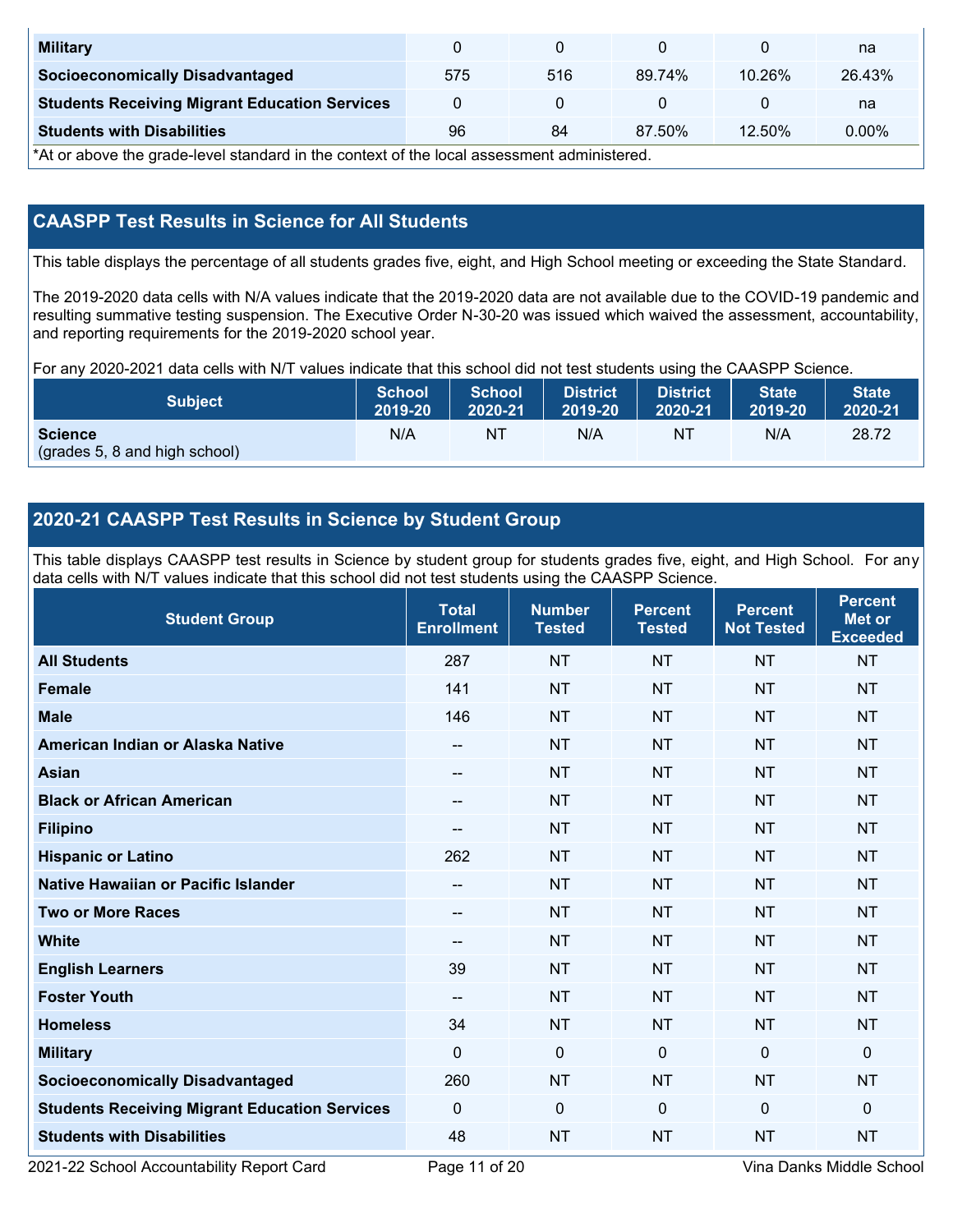# **B. Pupil Outcomes State Priority: Other Pupil Outcomes**

The SARC provides the following information relevant to the State priority: Other Pupil Outcomes (Priority 8): Pupil outcomes in the subject area of physical education.

### **2020-21 California Physical Fitness Test Results**

Due to the COVID-19 crisis, the Physical Fitness Test was suspended during the 2020-2021 school year and therefore no data are reported and each cell in this table is populated with "N/A."

| <b>Grade Level</b> |     | Four of Six Fitness Standards   Five of Six Fitness Standards | <b>Percentage of Students Meeting   Percentage of Students Meeting   Percentage of Students Meeting  </b><br><b>Six of Six Fitness Standards</b> |
|--------------------|-----|---------------------------------------------------------------|--------------------------------------------------------------------------------------------------------------------------------------------------|
| Grade 5            | N/A | N/A                                                           | N/A                                                                                                                                              |
| Grade 7            | N/A | N/A                                                           | N/A                                                                                                                                              |
| Grade 9            | N/A | N/A                                                           | N/A                                                                                                                                              |

# **C. Engagement State Priority: Parental Involvement**

The SARC provides the following information relevant to the State priority: Parental Involvement (Priority 3): Efforts the school district makes to seek parent input in making decisions regarding the school district and at each school site.

#### **2021-22 Opportunities for Parental Involvement**

Parents are welcomed as involved partners at Vina Danks Middle School. Parents are active in our School Site Council, Site English Learner Parent Advisory Council, Students with Disabilities Parent Advisory, and GATE Advisory. We always welcome volunteers to support student success. Parents attend district functions such as Parent Leadership Conference, monthly DELPAC/DPAC meetings and parent education classes. Vina Danks has a school counselor and Outreach Consultant that provides parent workshops and works closely with families to encourage their involvement in our school activities. Attendance at Student Orientation, Back to School Night, Open House, Parent-Teacher Conferences, Coffee with the Principal, and student recognition/performances continues to increase.

Regular school to home communication is provided in both English and Spanish. Information regarding school events and activities can be found on the school's webpage, Twitter account, School Loop, and through flyers.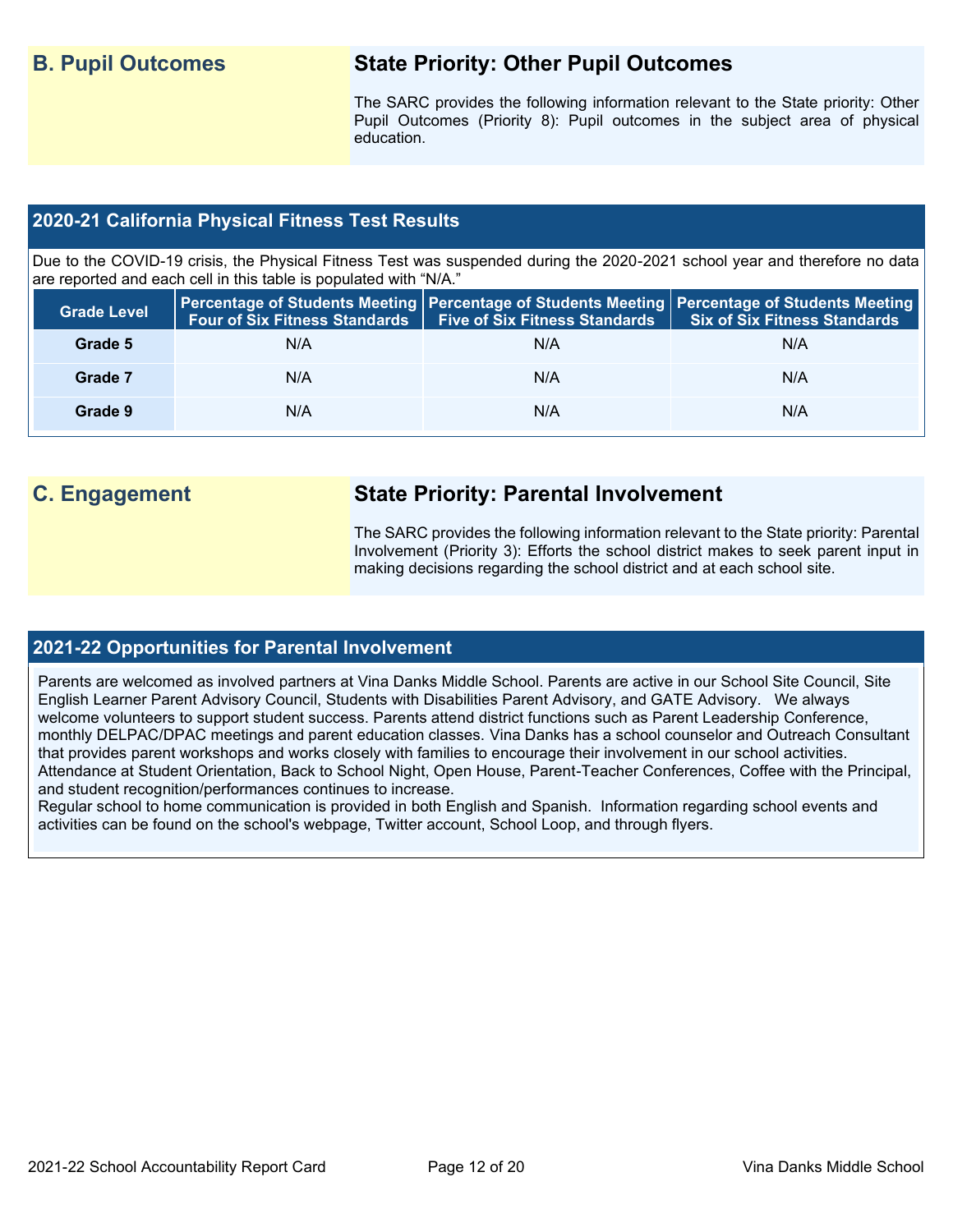# **2020-21 Chronic Absenteeism by Student Group**

| <b>Student Group</b>                                 | <b>Cumulative</b><br><b>Enrollment</b> | <b>Chronic</b><br><b>Absenteeism</b><br><b>Eligible Enrollment</b> | <b>Chronic</b><br><b>Absenteeism</b><br><b>Count</b> | <b>Chronic</b><br><b>Absenteeism</b><br><b>Rate</b> |
|------------------------------------------------------|----------------------------------------|--------------------------------------------------------------------|------------------------------------------------------|-----------------------------------------------------|
| <b>All Students</b>                                  | 622                                    | 620                                                                | 56                                                   | 9.0                                                 |
| <b>Female</b>                                        | 294                                    | 294                                                                | 24                                                   | 8.2                                                 |
| <b>Male</b>                                          | 328                                    | 326                                                                | 32                                                   | 9.8                                                 |
| American Indian or Alaska Native                     | 5                                      | 5                                                                  | $\mathbf{0}$                                         | 0.0                                                 |
| <b>Asian</b>                                         | 5                                      | 5                                                                  | $\mathbf 0$                                          | 0.0                                                 |
| <b>Black or African American</b>                     | 14                                     | 14                                                                 | 1                                                    | 7.1                                                 |
| <b>Filipino</b>                                      | $\overline{2}$                         | $\overline{2}$                                                     | $\Omega$                                             | 0.0                                                 |
| <b>Hispanic or Latino</b>                            | 576                                    | 575                                                                | 51                                                   | 8.9                                                 |
| Native Hawaiian or Pacific Islander                  | 1                                      | $\mathbf{1}$                                                       | $\mathbf 0$                                          | 0.0                                                 |
| <b>Two or More Races</b>                             | 3                                      | 3                                                                  | 1                                                    | 33.3                                                |
| <b>White</b>                                         | 16                                     | 15                                                                 | 3                                                    | 20.0                                                |
| <b>English Learners</b>                              | 113                                    | 112                                                                | 13                                                   | 11.6                                                |
| <b>Foster Youth</b>                                  | 5                                      | 5                                                                  | 1                                                    | 20.0                                                |
| <b>Homeless</b>                                      | 35                                     | 35                                                                 | $\overline{2}$                                       | 5.7                                                 |
| <b>Socioeconomically Disadvantaged</b>               | 569                                    | 569                                                                | 52                                                   | 9.1                                                 |
| <b>Students Receiving Migrant Education Services</b> | $\mathbf{0}$                           | $\mathbf 0$                                                        | $\Omega$                                             | 0.0                                                 |
| <b>Students with Disabilities</b>                    | 118                                    | 118                                                                | 12                                                   | 10.2                                                |

# **C. Engagement State Priority: School Climate**

The SARC provides the following information relevant to the State priority: School Climate (Priority 6):

- Pupil suspension rates;
- Pupil expulsion rates; and
- Other local measures on the sense of safety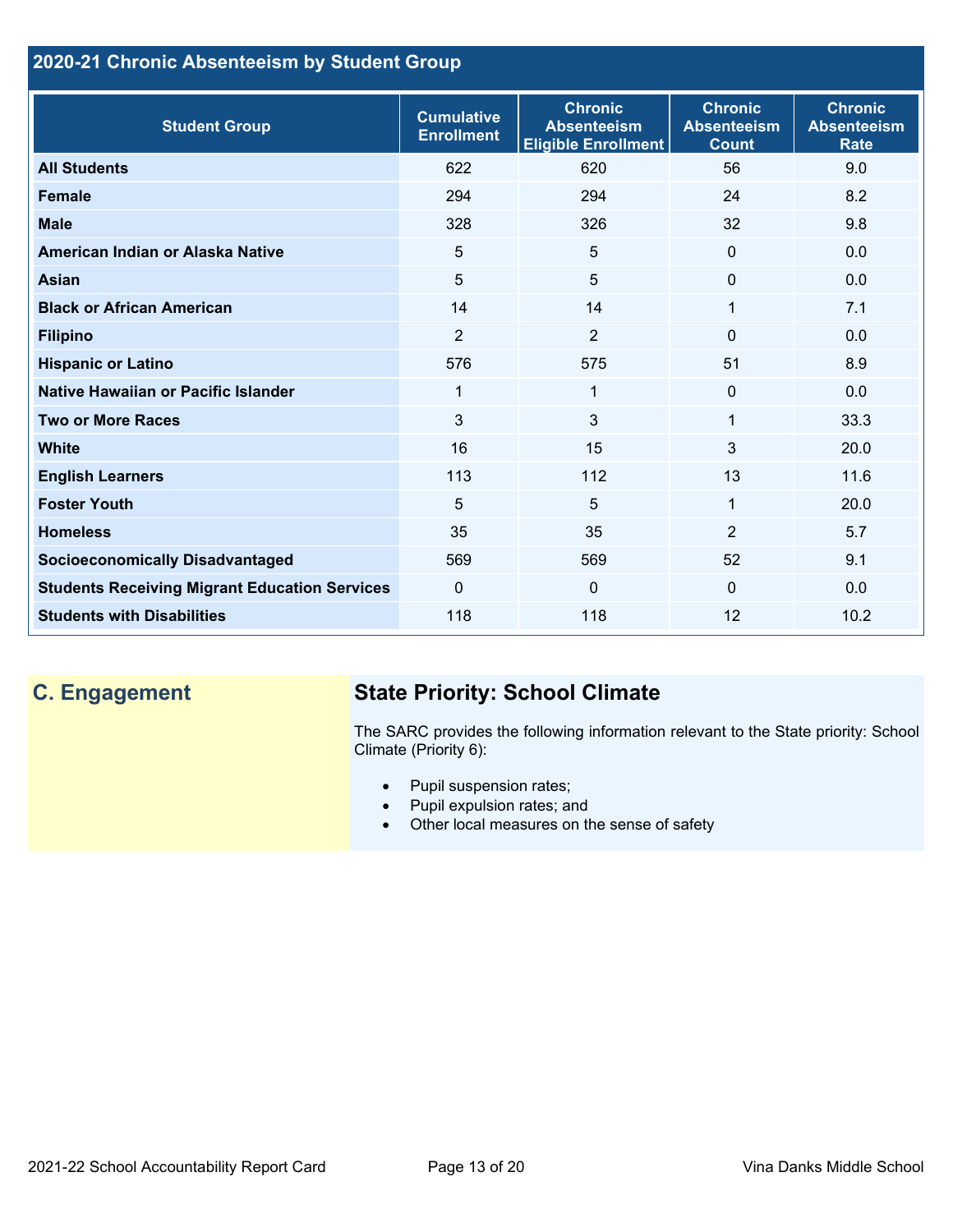#### **Suspensions and Expulsions**

This table displays suspensions and expulsions data collected between July through June, each full school year respectively. Data collected during the 2020-21 school year may not be comparable to earlier years of this collection due to differences in learning mode instruction in response to the COVID-19 pandemic.

| <b>Subject</b>     | <b>School</b><br>2018-19 | <b>School</b><br>2020-21 | <b>District</b><br>2018-19 | <b>District</b><br>2020-21 | <b>State</b><br>2018-19 | <b>State</b><br>2020-21 |
|--------------------|--------------------------|--------------------------|----------------------------|----------------------------|-------------------------|-------------------------|
| <b>Suspensions</b> | 7.25                     | 0.32                     | 2.98                       | 0.03                       | 3.47                    | 0.20                    |
| <b>Expulsions</b>  | 0.00                     | 0.00                     | 0.00                       | 0.00                       | 0.08                    | 0.00                    |

This table displays suspensions and expulsions data collected between July through February, partial school year due to the COVID-19 pandemic. The 2019-2020 suspensions and expulsions rate data are not comparable to other year data because the 2019-2020 school year is a partial school year due to the COVID-19 crisis. As such, it would be inappropriate to make any comparisons in rates of suspensions and expulsions in the 2019-2020 school year compared to other school years.

| <b>Subject</b>     | <b>School</b><br>2019-20 | <b>District</b><br>2019-20 | <b>State</b><br>2019-20 |
|--------------------|--------------------------|----------------------------|-------------------------|
| <b>Suspensions</b> | 7.48                     | 1.64                       | 2.45                    |
| <b>Expulsions</b>  | 0.00                     | 0.00                       | 0.05                    |

### **2020-21 Suspensions and Expulsions by Student Group**

| <b>Student Group</b>                                 | <b>Suspensions Rate</b> | <b>Expulsions Rate</b> |
|------------------------------------------------------|-------------------------|------------------------|
| <b>All Students</b>                                  | 0.32                    | 0.00                   |
| <b>Female</b>                                        | 0.00                    | 0.00                   |
| <b>Male</b>                                          | 0.61                    | 0.00                   |
| American Indian or Alaska Native                     | 0.00                    | 0.00                   |
| <b>Asian</b>                                         | 0.00                    | 0.00                   |
| <b>Black or African American</b>                     | 0.00                    | 0.00                   |
| <b>Filipino</b>                                      | 0.00                    | 0.00                   |
| <b>Hispanic or Latino</b>                            | 0.17                    | 0.00                   |
| Native Hawaiian or Pacific Islander                  | 0.00                    | 0.00                   |
| <b>Two or More Races</b>                             | 0.00                    | 0.00                   |
| <b>White</b>                                         | 0.00                    | 0.00                   |
| <b>English Learners</b>                              | 0.00                    | 0.00                   |
| <b>Foster Youth</b>                                  | 0.00                    | 0.00                   |
| <b>Homeless</b>                                      | 0.00                    | 0.00                   |
| <b>Socioeconomically Disadvantaged</b>               | 0.35                    | 0.00                   |
| <b>Students Receiving Migrant Education Services</b> | 0.00                    | 0.00                   |
| <b>Students with Disabilities</b>                    | 0.85                    | 0.00                   |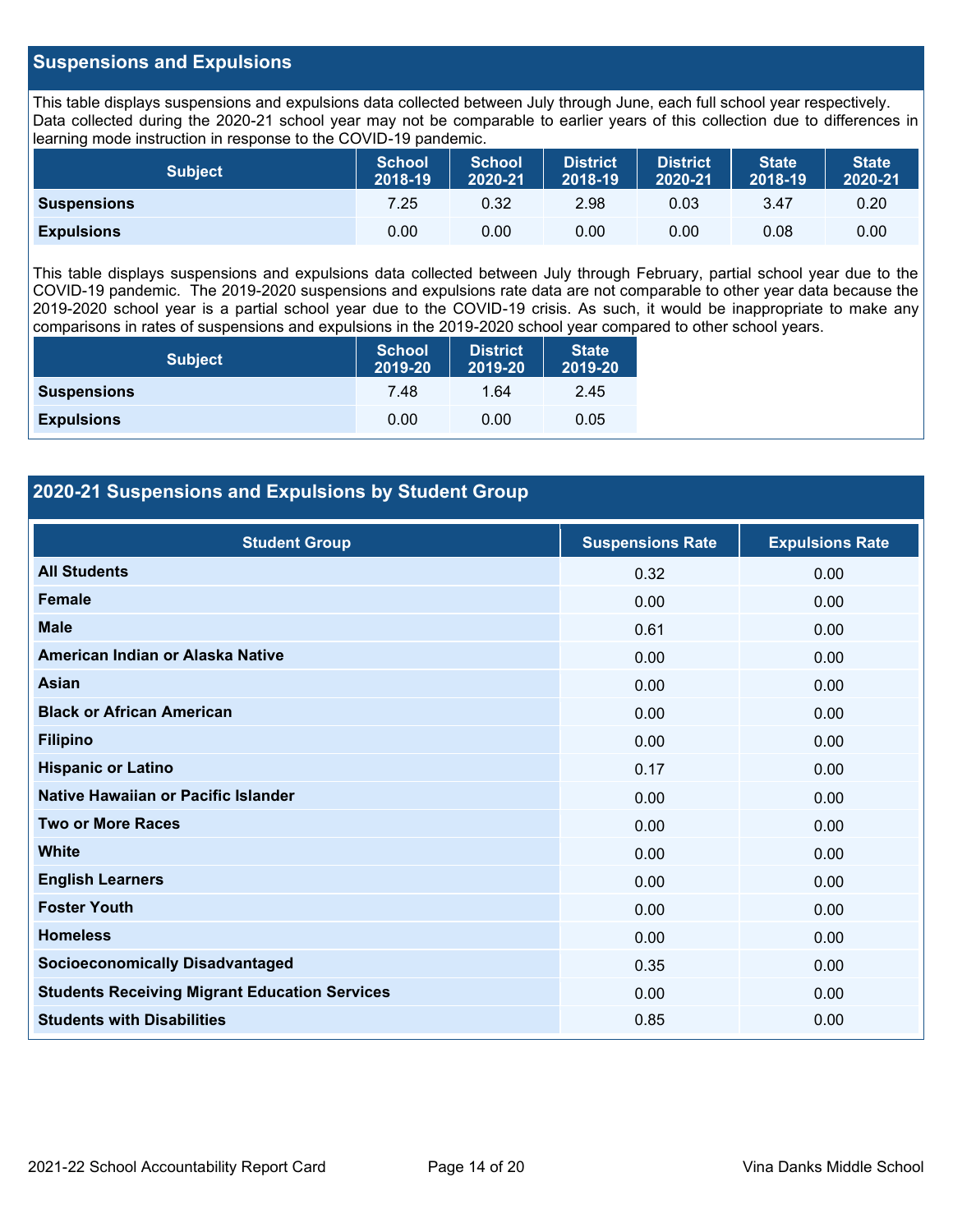#### **2021-22 School Safety Plan**

The School Safety Plan is updated and refined each school year. Procedures for safety and disaster planning are reviewed and implemented by school staff. This took place in August of 2021. The plan is reviewed annually by the School Site Council. SSC last reviewed and approved the plan in February of 2021. The components of the Safety Plan includes school profile, physical environment, School Climate, and Action planning. Areas of this plan are discussed during staff meetings in August and throughout the school calendar year in committees. Final updates and guidelines are completed annually with the guidance of School Site Council.

In addition to the safety plan, emergency protocols and preparedness are also articulated to ensure safety. Detailed evacuation plans are updated and discussed with staff annually. In addition, inventory is taken to replenish and stock emergency food and water. Subsequently, during the school year various exercises and preparations were made to address the protocols. Regular monthly emergency drills are conducted in three areas: Fire, Earthquake and Lockdown/VIPER. Site feedback is collected after each drill and is forwarded to the district in the form of a drill log. In addition, site disaster preparedness teams meet annually to review their role, and address concerns.

#### **2018-19 Secondary Average Class Size and Class Size Distribution**

This table displays the 2018-19 average class size and class size distribution. The columns titled "Number of Classes" indicates how many classes fall into each size category (a range of total students per classroom). At the secondary school level, this information is reported by subject area rather than grade level.

| <b>Subject</b>               | <b>Average</b><br><b>Class</b><br><b>Size</b> | <b>1-22 Students</b> | Number of Classes with   Number of Classes with  <br>23-32 Students | Number of Classes with<br>33+ Students |
|------------------------------|-----------------------------------------------|----------------------|---------------------------------------------------------------------|----------------------------------------|
| <b>English Language Arts</b> | 27                                            | 5                    | 19                                                                  |                                        |
| <b>Mathematics</b>           | 23                                            |                      | 20                                                                  |                                        |
| <b>Science</b>               | 28                                            |                      | 19                                                                  |                                        |
| <b>Social Science</b>        | 26                                            | 6                    | 20                                                                  |                                        |

#### **2019-20 Secondary Average Class Size and Class Size Distribution**

This table displays the 2019-20 average class size and class size distribution. The columns titled "Number of Classes" indicates how many classes fall into each size category (a range of total students per classroom). At the secondary school level, this information is reported by subject area rather than grade level.

| <b>Subject</b>               | Average<br><b>Class</b><br><b>Size</b> | <b>1-22 Students</b> | Number of Classes with   Number of Classes with   Number of Classes with<br>23-32 Students | 33+ Students |
|------------------------------|----------------------------------------|----------------------|--------------------------------------------------------------------------------------------|--------------|
| <b>English Language Arts</b> | 26                                     | 5                    | 20                                                                                         |              |
| <b>Mathematics</b>           | 25                                     | 8                    | 16                                                                                         |              |
| <b>Science</b>               | 27                                     | 4                    | 12                                                                                         | 6            |
| <b>Social Science</b>        | 26                                     |                      | 18                                                                                         |              |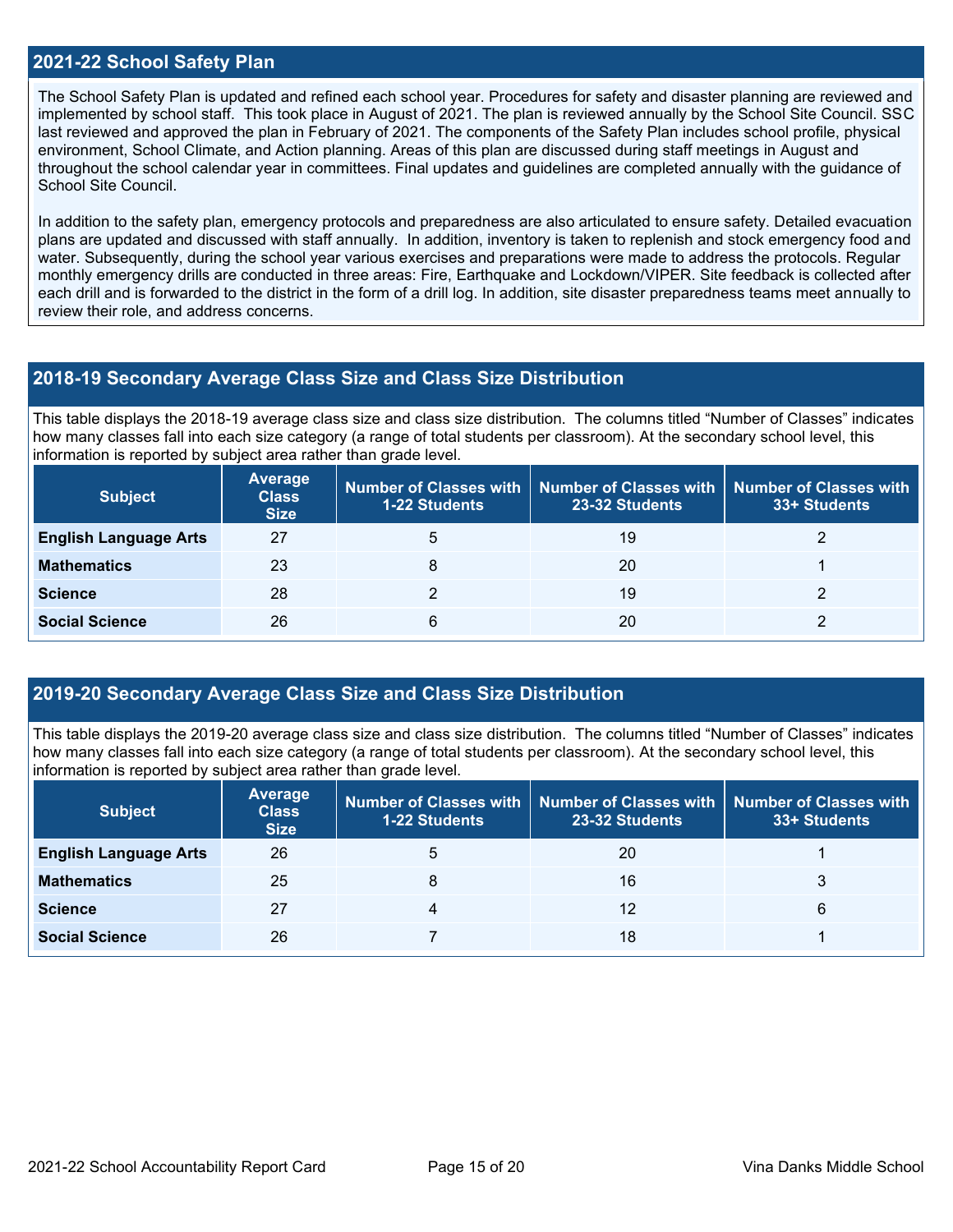#### **2020-21 Secondary Average Class Size and Class Size Distribution**

This table displays the 2020-21 average class size and class size distribution. The columns titled "Number of Classes" indicates how many classes fall into each size category (a range of total students per classroom). At the secondary school level, this information is reported by subject area rather than grade level.

| <b>Subject</b>               | <b>Average</b><br><b>Class</b><br><b>Size</b> | <b>1-22 Students</b> | Number of Classes with   Number of Classes with<br>23-32 Students | <b>Number of Classes with</b><br>33+ Students |
|------------------------------|-----------------------------------------------|----------------------|-------------------------------------------------------------------|-----------------------------------------------|
| <b>English Language Arts</b> | 25                                            | 6                    | 21                                                                |                                               |
| <b>Mathematics</b>           | 24                                            |                      | 19                                                                |                                               |
| <b>Science</b>               | 26                                            |                      | 19                                                                |                                               |
| <b>Social Science</b>        | 25                                            | 8                    | 17                                                                |                                               |

#### **2020-21 Ratio of Pupils to Academic Counselor**

This table displays the ratio of pupils to Academic Counselor. One full time equivalent (FTE) equals one staff member working full time; one FTE could also represent two staff members who each work 50 percent of full time.

| <b>Title</b>                        | <b>Ratio</b> |
|-------------------------------------|--------------|
| <b>Pupils to Academic Counselor</b> | 602          |

### **2020-21 Student Support Services Staff**

This table displays the number of FTE support staff assigned to this school. One full time equivalent (FTE) equals one staff member working full time; one FTE could also represent two staff members who each work 50 percent of full time.

| <b>Title</b>                                                         | <b>Number of FTE Assigned to School</b> |
|----------------------------------------------------------------------|-----------------------------------------|
| <b>Counselor (Academic, Social/Behavioral or Career Development)</b> |                                         |
| Library Media Teacher (Librarian)                                    | $\mathbf{0}$                            |
| Library Media Services Staff (Paraprofessional)                      | $\mathbf{0}$                            |
| <b>Psychologist</b>                                                  | $\mathbf{0}$                            |
| <b>Social Worker</b>                                                 | 0                                       |
| <b>Speech/Language/Hearing Specialist</b>                            | $\mathbf{0}$                            |
| <b>Resource Specialist (non-teaching)</b>                            | 0                                       |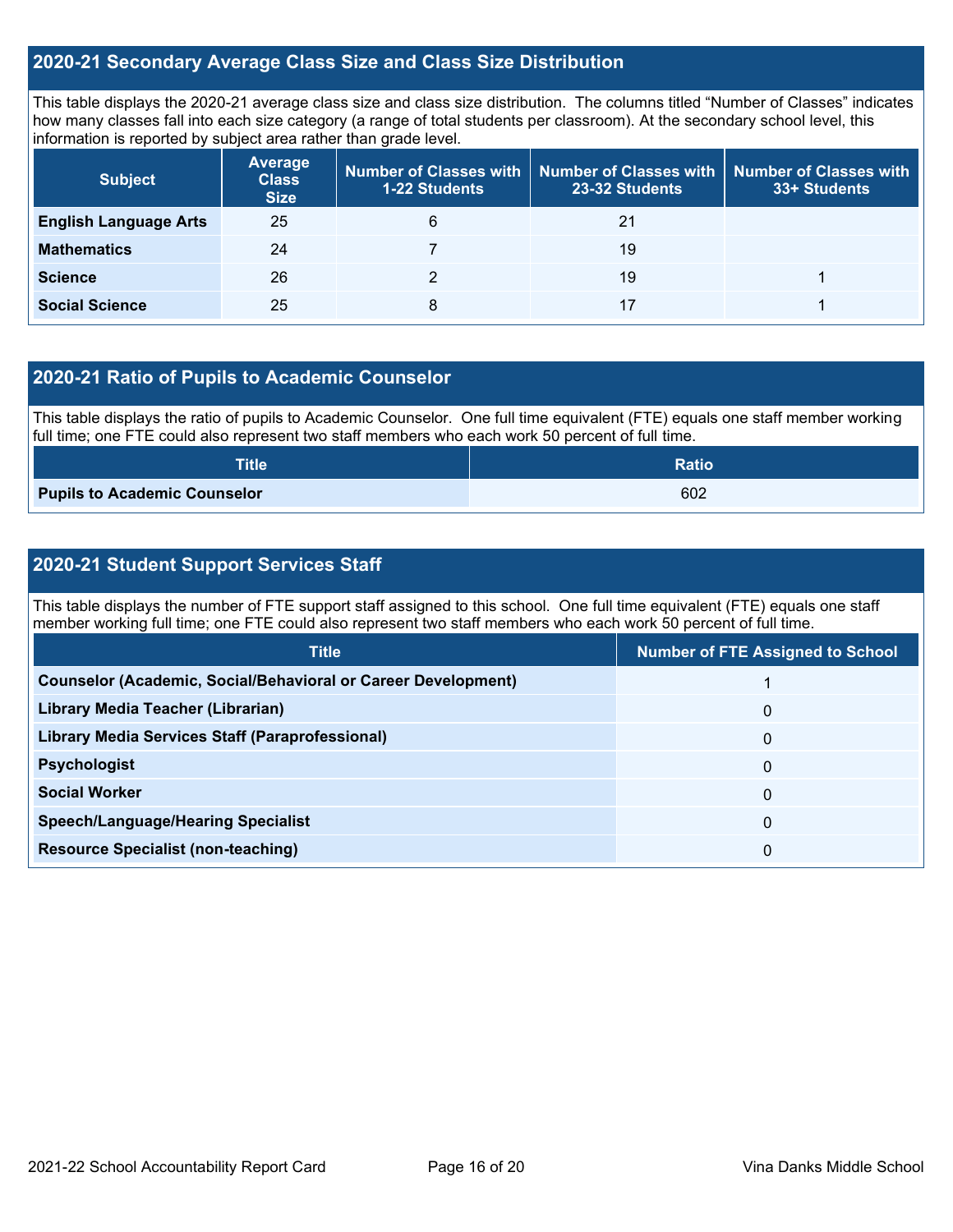#### **2019-20 Expenditures Per Pupil and School Site Teacher Salaries**

This table displays the 2019-20 expenditures per pupil and average teach salary for this school. Cells with N/A values do not require data.

| <b>Level</b>                                         | <b>Total</b><br><b>Expenditures</b><br><b>Per Pupil</b> | <b>Expenditures</b><br><b>Per Pupil</b><br>(Restricted) | <b>Expenditures</b><br><b>Per Pupil</b><br>(Unrestricted) | Average<br><b>Teacher</b><br><b>Salary</b> |
|------------------------------------------------------|---------------------------------------------------------|---------------------------------------------------------|-----------------------------------------------------------|--------------------------------------------|
| <b>School Site</b>                                   | 9109.0                                                  | 1795.0                                                  | 7314.0                                                    | 86683.0                                    |
| <b>District</b>                                      | N/A                                                     | N/A                                                     | 1608.0                                                    | \$92,686                                   |
| <b>Percent Difference - School Site and District</b> | N/A                                                     | N/A                                                     | 127.9                                                     | $-6.7$                                     |
| <b>State</b>                                         |                                                         |                                                         | \$8.444                                                   | \$85,863                                   |
| <b>Percent Difference - School Site and State</b>    | N/A                                                     | N/A                                                     | $-14.3$                                                   | 1.0                                        |

#### **2020-21 Types of Services Funded**

All students at Vina Danks receive standards based common core instruction at their appropriate grade level. Intervention support is designed through a Multi Tiered System of Support for students in Math and ELA. Progress monitoring data is used to modify instruction and placement on an ongoing basis. Teachers regularly examine student work samples and data at department and staff meetings to ensure that students are mastering standards. The SST process is used to identify, monitor, and provide appropriate interventions for students at risk.

State education funding provides instructional support in the form of an Instructional Coach (TOA) to coordinate intervention services, provide instructional support, and assist with progress monitoring. Additionally, funds are used to provide intervention programs and two intervention teachers for students who are at-risk and support extra curricular clubs and activities.

#### **2019-20 Teacher and Administrative Salaries**

This table displays the 2019-20 Teacher and Administrative salaries. For detailed information on salaries, see the CDE Certification Salaries & Benefits web page at [http://www.cde.ca.gov/ds/fd/cs/.](http://www.cde.ca.gov/ds/fd/cs/)

| Category                                             | <b>District</b><br><b>Amount</b> | <b>State Average</b><br>for Districts<br>in Same Category |
|------------------------------------------------------|----------------------------------|-----------------------------------------------------------|
| <b>Beginning Teacher Salary</b>                      | \$48,998                         | \$52,060                                                  |
| <b>Mid-Range Teacher Salary</b>                      | \$87,146                         | \$84,043                                                  |
| <b>Highest Teacher Salary</b>                        | \$105,113                        | \$107,043                                                 |
| <b>Average Principal Salary (Elementary)</b>         | \$138,892                        | \$133,582                                                 |
| <b>Average Principal Salary (Middle)</b>             | \$141,565                        | \$138,803                                                 |
| <b>Average Principal Salary (High)</b>               | \$0                              | \$133,845                                                 |
| <b>Superintendent Salary</b>                         | \$319,095                        | \$240,628                                                 |
| <b>Percent of Budget for Teacher Salaries</b>        | 37%                              | 35%                                                       |
| <b>Percent of Budget for Administrative Salaries</b> | 6%                               | 5%                                                        |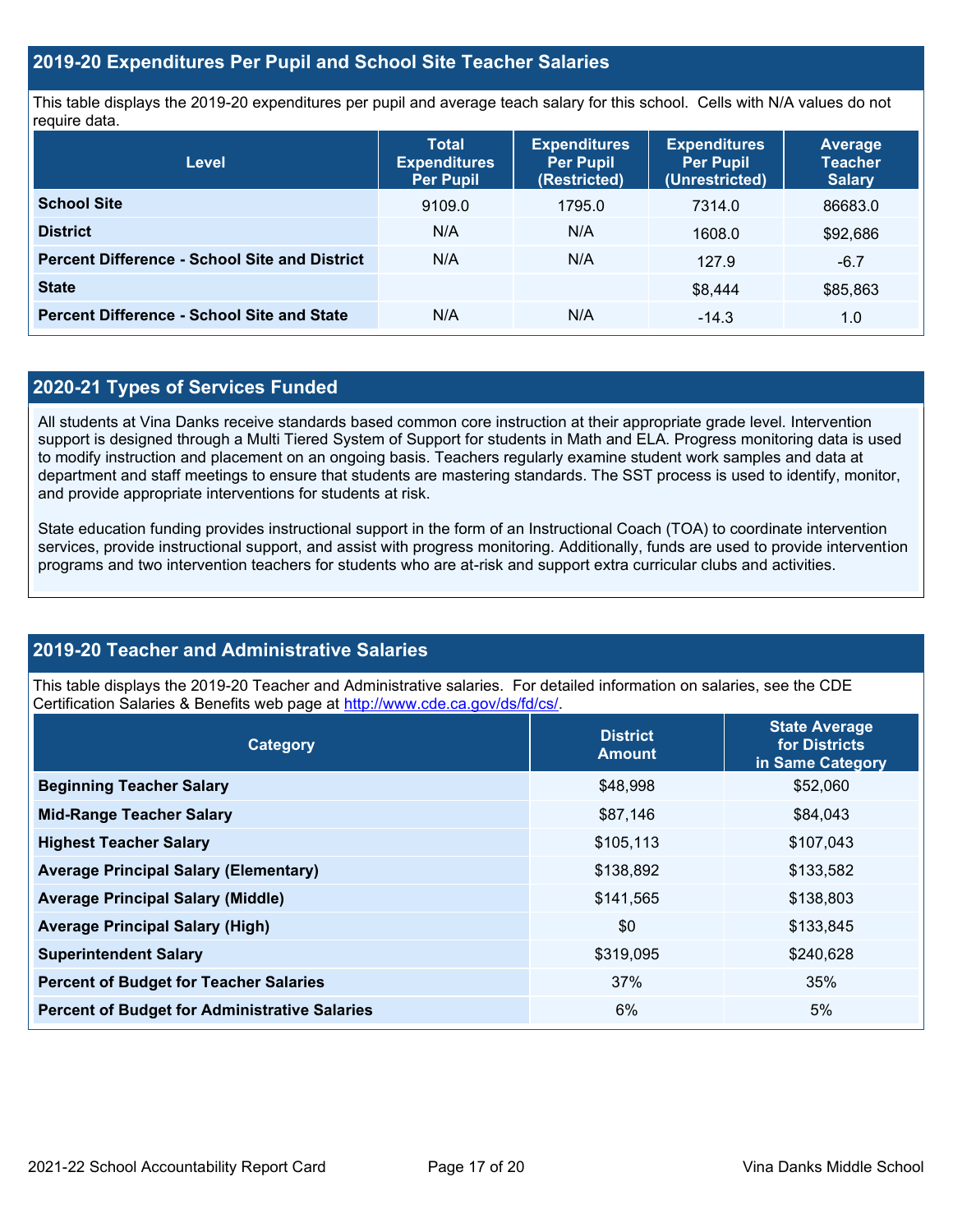#### **Professional Development**

Over the past several years, site professional development has centered on the areas of: Learning Targets (development and use), student engagement (cooperative groups and accountable responses), AVID, and PBIS (Positive Behavior Intervention Support). This was determined as a result of student achievement data in Mathematics and English Language Arts. Posting clear short- and long-term learning targets in every classroom help all stakeholders clearly understand the content and concepts that students are learning. In addition, creating learning environments that embody high levels of student engagement is key to quality instruction at Vina Danks. Using Kagan strategies and accountable response strategies as a foundation, we hold students responsible for learning to ensure that all students are active participants in their learning. All Math and ELA teachers receive professional development in their respective area throughout the year. In addition, Vina Danks staff has also received professional development in the development of MTSS (Multi Tiered System of Support) and SEL (Social Emotional Learning). Professional development is delivered in a variety of methods. Workshops, conferences, and after school meetings are the typical methods used. However, non-school days have also been used, as well as online seminars. Professional developments are supported by coaching support, follow up meetings, and additional time for implementation. Progress monitoring is consistently done to provide any additional support if necessary.

This table displays the number of school days dedicated to staff development and continuous improvement.

| <b>Subject</b>                                                                  |    | 2019-20 2020-21 2021-22 |
|---------------------------------------------------------------------------------|----|-------------------------|
| Number of school days dedicated to Staff Development and Continuous Improvement | 35 |                         |

# **Ontario-Montclair School District 2020-21 Local Accountability Report Card (LARC) Addendum**

# **Local Accountability Report Card (LARC) Addendum**

**2020-21 Local Accountability Report Card (LARC) Addendum Overview**



On July 14, 2021, the California State Board of Education (SBE) determined that the California Department of Education (CDE) will use the SARC as the mechanism to conduct a one-time data collection of the LEA-level aggregate test results of all school's local assessments administered during the 2020–2021 school year in order to meet the federal Every Students Succeeds Act (ESSA) reporting requirement for the Local Educational Agency Accountability Report Cards (LARCs).

Each local educational agency (LEA) is responsible for preparing and posting their annual LARC in accordance with the federal ESSA. As a courtesy, the CDE prepares and posts the LARCs on behalf of all LEAs.

Only for the 2020–2021 school year and the 2020–2021 LARCs, LEAs are required to report their aggregate local assessments test results at the LEA-level to the CDE by populating the tables below via the SARC. These data will be used to meet the LEAs' federal requirement for their LARCs. Note that it is the responsibility of the school and LEA to ensure that all student privacy and suppression rules are in place when reporting data in Tables 3 and 4 in the Addendum, as applicable.

The tables below are not part of the SBE approved 2020–2021 SARC template but rather are the mechanism by which these required data will be collected from LEAs.

For purposes of the LARC and the following tables, an LEA is defined as a school district, a county office of education, or a direct funded charter school.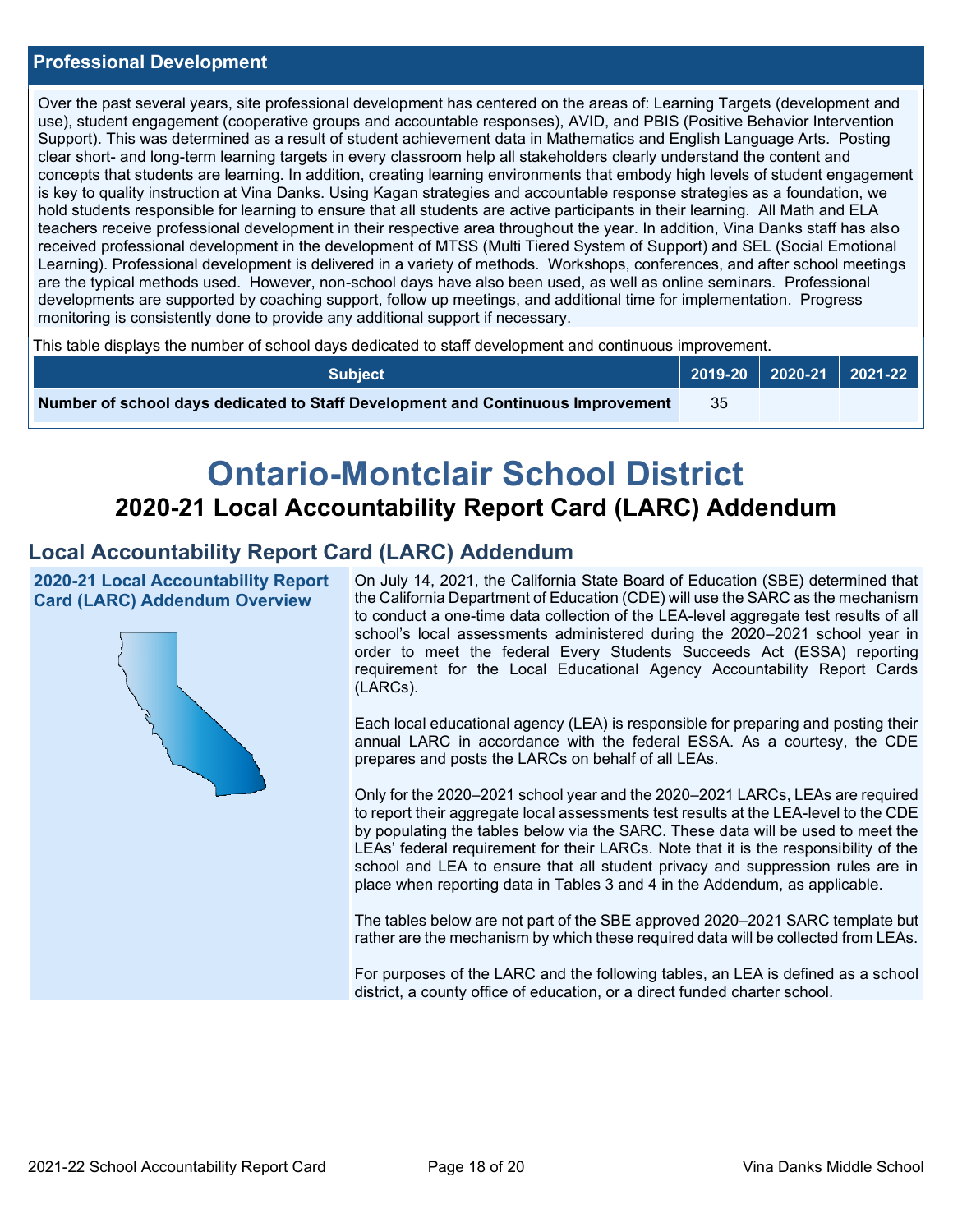| <b>2021-22 District Contact Information</b> |                                   |  |
|---------------------------------------------|-----------------------------------|--|
| <b>District Name</b>                        | Ontario-Montclair School District |  |
| <b>Phone Number</b>                         | $(909)$ 459-2500                  |  |
| Superintendent                              | Dr. James Q. Hammond              |  |
| <b>Email Address</b>                        | info@omsd.net                     |  |
| <b>District Website Address</b>             | https://www.omsd.net              |  |

# **2020-21 CAASPP Test Results in ELA by Student Group**

This table displays CAASPP test results in ELA by student group for students grades three through eight and grade eleven taking and completing a state-administered assessment. The CDE will populate this table for schools in cases where the school administered the CAASPP assessment. In cases where the school administered a local assessment instead of CAASPP, the CDE will populate this table with "NT" values, meaning this school did not test students using the CAASPP. See the local assessment(s) table for more information.

| <b>CAASPP</b><br><b>Student Groups</b>               | <b>CAASPP</b><br><b>Total</b><br><b>Enrollment</b> | <b>CAASPP</b><br><b>Number</b><br><b>Tested</b> | <b>CAASPP</b><br><b>Percent</b><br><b>Tested</b> | <b>CAASPP</b><br><b>Percent</b><br><b>Not Tested</b> | <b>CAASPP</b><br><b>Percent</b><br><b>Met or</b><br><b>Exceeded</b> |
|------------------------------------------------------|----------------------------------------------------|-------------------------------------------------|--------------------------------------------------|------------------------------------------------------|---------------------------------------------------------------------|
| <b>All Students</b>                                  | 12994                                              | <b>NT</b>                                       | <b>NT</b>                                        | <b>NT</b>                                            | <b>NT</b>                                                           |
| <b>Female</b>                                        | 6378                                               | <b>NT</b>                                       | <b>NT</b>                                        | <b>NT</b>                                            | <b>NT</b>                                                           |
| <b>Male</b>                                          | 6616                                               | <b>NT</b>                                       | <b>NT</b>                                        | <b>NT</b>                                            | <b>NT</b>                                                           |
| American Indian or Alaska Native                     | 92                                                 | <b>NT</b>                                       | <b>NT</b>                                        | <b>NT</b>                                            | <b>NT</b>                                                           |
| <b>Asian</b>                                         | 257                                                | <b>NT</b>                                       | <b>NT</b>                                        | <b>NT</b>                                            | <b>NT</b>                                                           |
| <b>Black or African American</b>                     | 394                                                | <b>NT</b>                                       | <b>NT</b>                                        | <b>NT</b>                                            | <b>NT</b>                                                           |
| <b>Filipino</b>                                      | 81                                                 | <b>NT</b>                                       | <b>NT</b>                                        | <b>NT</b>                                            | <b>NT</b>                                                           |
| <b>Hispanic or Latino</b>                            | 11629                                              | <b>NT</b>                                       | <b>NT</b>                                        | <b>NT</b>                                            | <b>NT</b>                                                           |
| <b>Native Hawaiian or Pacific Islander</b>           | 31                                                 | <b>NT</b>                                       | <b>NT</b>                                        | <b>NT</b>                                            | <b>NT</b>                                                           |
| <b>Two or More Races</b>                             | 140                                                | <b>NT</b>                                       | <b>NT</b>                                        | <b>NT</b>                                            | <b>NT</b>                                                           |
| <b>White</b>                                         | 370                                                | <b>NT</b>                                       | <b>NT</b>                                        | <b>NT</b>                                            | <b>NT</b>                                                           |
| <b>English Learners</b>                              | 2756                                               | <b>NT</b>                                       | <b>NT</b>                                        | <b>NT</b>                                            | <b>NT</b>                                                           |
| <b>Foster Youth</b>                                  | 73                                                 | <b>NT</b>                                       | <b>NT</b>                                        | <b>NT</b>                                            | <b>NT</b>                                                           |
| <b>Homeless</b>                                      | 2320                                               | <b>NT</b>                                       | <b>NT</b>                                        | <b>NT</b>                                            | <b>NT</b>                                                           |
| <b>Military</b>                                      | $\mathbf 0$                                        | $\mathbf 0$                                     | $\mathbf 0$                                      | $\overline{0}$                                       | $\mathbf 0$                                                         |
| <b>Socioeconomically Disadvantaged</b>               | 11552                                              | <b>NT</b>                                       | <b>NT</b>                                        | <b>NT</b>                                            | <b>NT</b>                                                           |
| <b>Students Receiving Migrant Education Services</b> | $\mathbf 0$                                        | $\pmb{0}$                                       | $\mathbf{0}$                                     | $\Omega$                                             | $\mathbf 0$                                                         |
| <b>Students with Disabilities</b>                    | 1919                                               | <b>NT</b>                                       | <b>NT</b>                                        | <b>NT</b>                                            | <b>NT</b>                                                           |